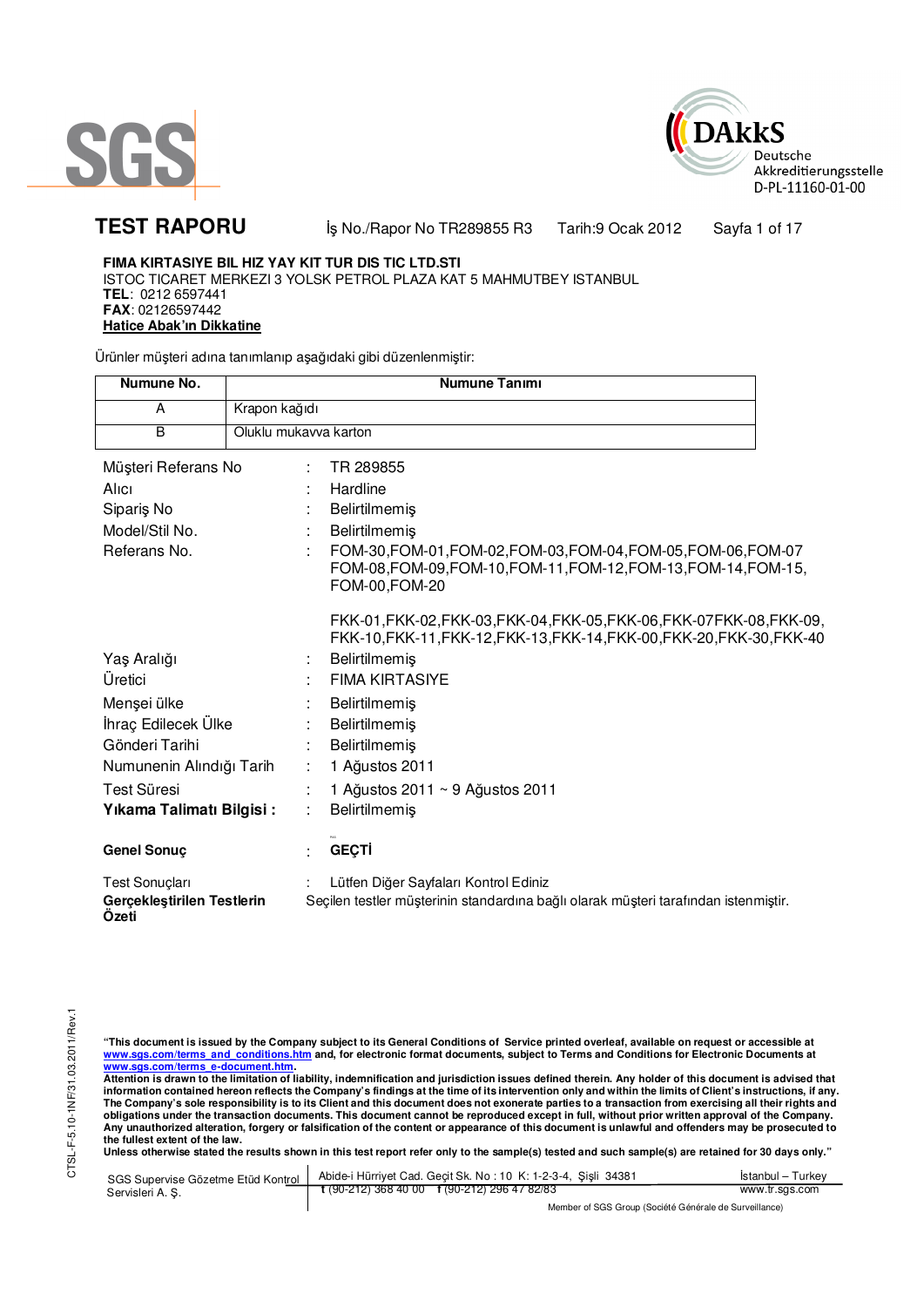



**TEST RAPORU** iş No./Rapor No TR289855 R3 Tarih:9 Ocak 2012 Sayfa 2 of 17

| <b>Test Parametreleri</b>            |             | <b>Sonuc</b> |            |           |             |
|--------------------------------------|-------------|--------------|------------|-----------|-------------|
| <b>Kimyasal Testler</b>              | $1 + 3 + 4$ | $11 + 12$    | <u> 12</u> | $15 + 16$ | $17 + 18 +$ |
| Azo Dyes (Textile)                   |             |              |            |           |             |
| Azo Dyes (Textile LFGB)              |             |              |            |           |             |
| Allergenous Disperse Dyes            |             |              |            |           |             |
| <b>Migration of Certain Elements</b> |             |              |            |           |             |

| <b>Test Parametreleri</b>            |                  |                               | <b>Sonuc</b>      |                   |           |  |
|--------------------------------------|------------------|-------------------------------|-------------------|-------------------|-----------|--|
| <b>Kimyasal Testler</b>              | $2 + 13 +$<br>14 | $\frac{20 + 21 + }{20}$<br>22 | $23 + 24 +$<br>25 | $26 + 27 +$<br>28 | <u>29</u> |  |
| Azo Dyes (Textile)                   |                  |                               |                   |                   |           |  |
| Azo Dyes (Textile LFGB)              |                  |                               |                   |                   |           |  |
| Allergenous Disperse Dyes            |                  |                               | G                 |                   | G         |  |
| <b>Migration of Certain Elements</b> |                  |                               |                   |                   |           |  |

| <b>Test Parametreleri</b>            | <b>Sonuc</b> |  |  |              |  |  |
|--------------------------------------|--------------|--|--|--------------|--|--|
| <b>Kimyasal Testler</b>              | $5 + 6 + 7$  |  |  | $8 + 9 + 10$ |  |  |
| Azo Dyes (Textile)                   |              |  |  |              |  |  |
| Azo Dyes (Textile LFGB)              |              |  |  |              |  |  |
| Allergenous Disperse Dyes            |              |  |  |              |  |  |
| <b>Migration of Certain Elements</b> |              |  |  |              |  |  |

| <b>Kimyasal Testler</b>              | $2 + 13$ |
|--------------------------------------|----------|
| Azo Dyes (Textile)                   | -        |
| Azo Dyes (Textile LFGB)              | -        |
| Allergenous Disperse Dyes            |          |
| <b>Migration of Certain Elements</b> |          |

"This document is issued by the Company subject to its General Conditions of Service printed overleaf, available on request or accessible at<br>www.sgs.com/terms\_and\_conditions.htm\_and, for electronic format documents, subjec

<u>www.sgs.com/terms\_e-document.htm.</u><br>Attention is drawn to the limitation of liability, indemnification and jurisdiction issues defined therein. Any holder of this document is advised that<br>information contained hereon refle obligations under the transaction documents. This document cannot be reproduced except in full, without prior written approval of the Company.<br>Any unauthorized alteration, forgery or falsification of the content or appeara

**Unless otherwise stated the results shown in this test report refer only to the sample(s) tested and such sample(s) are retained for 30 days only."** 

| SGS Supervise Gözetme Etüd Kontrol  <br>Servisleri A.S. | Abide-i Hürriyet Cad. Gecit Sk. No: 10 K: 1-2-3-4, Sisli 34381 | Istanbul – Turkev |
|---------------------------------------------------------|----------------------------------------------------------------|-------------------|
|                                                         | $\frac{1}{2}$ (90-212) 368 40 00 f (90-212) 296 47 82/83       | www.tr.sgs.com    |
|                                                         | Member of SGS Group (Société Générale de Surveillance)         |                   |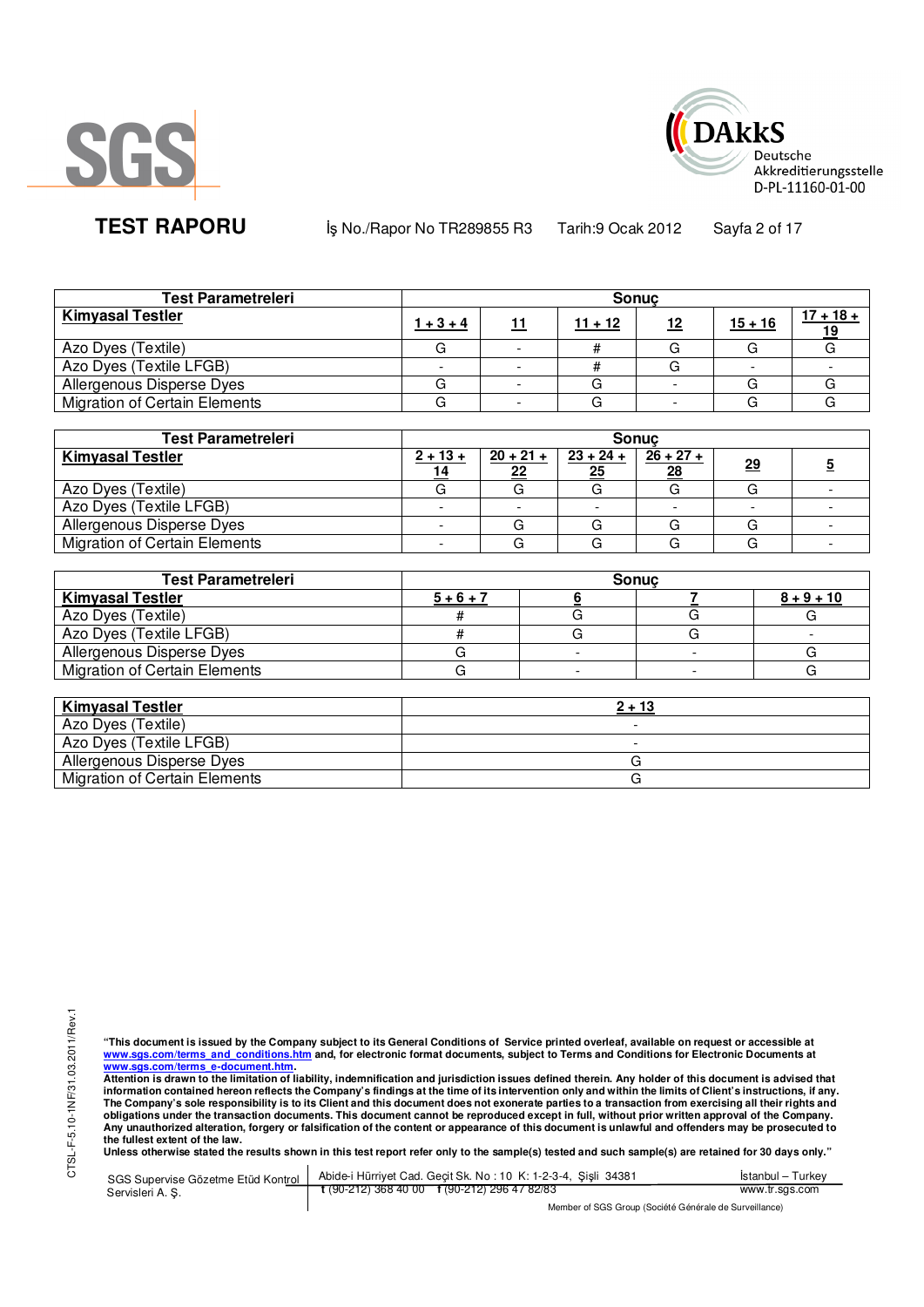



**TEST RAPORU** iş No./Rapor No TR289855 R3 Tarih:9 Ocak 2012 Sayfa 3 of 17

| Remarks |           | $G = M\ddot{\mu}$ şteri standardına uygun                                                                                                                                                                                                                                                                                                                 |
|---------|-----------|-----------------------------------------------------------------------------------------------------------------------------------------------------------------------------------------------------------------------------------------------------------------------------------------------------------------------------------------------------------|
|         |           | $K = M\ddot{\mu}$ şteri standardına uygun değil                                                                                                                                                                                                                                                                                                           |
|         |           | = Sınır değer belirtilmedi                                                                                                                                                                                                                                                                                                                                |
|         |           | $#$ = For 2-composite mix with results exceeding one half of the relevant<br>requirements or 3-composite mix with results exceeding one third of the<br>relevant requirements, the composite sample may have the possibility of<br>one or more components that can lead to a failure result, therefore, it is<br>recommended to test on individual basis. |
| Notes:  |           | Conclusions on meet/fail are based on the test result from the actual sampling of the received sample(s).                                                                                                                                                                                                                                                 |
|         | standard. | The composite sampling method is based on the client's special request and is a modification from the testing                                                                                                                                                                                                                                             |

The test results relate to the tested items only.

Test reports without SGS seal and authorised signatures are invalid.

Reported results do not include uncertainties.

The reported expanded uncertainty is based on a standard uncertainty multiplied by a coverage factor k=2, providing a level of confidence of approximately 95%. The uncertainty evaluation has been carried out in accordance with UKAS and DAkkS requirements.

In this Test Report tests marked (1) are included in the UKAS Accreditation Scope, marked (2) are included in the DAkkS Accreditation Scope of this Laboratory. Opinions and interpretations expressed herein are outside the scope of UKAS or DAkkS Accreditation.

 **NOTE: IN THIS REVISED-1 REPORT ALLERGENOUS DISPERSE DYES RESULT AND MIGRATION OF CERTAIN ELEMENTS RESULTS WERE ADDED BY THE REQUEST OF THE APPLICANT.**

**THIS REPORT SUPERSEDES OUR REPORT NO: 289855 R2 DATED 24.08.2011**

Issued in Istanbul Signed for and on behalf of SGS Supervise Gözetme Etüd Kontrol Servisleri A.Ş.

| Nilay Gültekin                          | ∘Cimen<br>Avse (          |
|-----------------------------------------|---------------------------|
| <b>Customer Services Team</b><br>Leader | Customer Services Manager |

**"This document is issued by the Company subject to its General Conditions of Service printed overleaf, available on request or accessible at www.sgs.com/terms\_and\_conditions.htm and, for electronic format documents, subject to Terms and Conditions for Electronic Documents at** 

<mark>www.sgs.com/terms\_e-document.htm.</mark><br>Attention is drawn to the limitation of liability, indemnification and jurisdiction issues defined therein. Any holder of this document is advised that information contained hereon reflects the Company's findings at the time of its intervention only and within the limits of Client's instructions, if any.<br>The Company's sole responsibility is to its Client and this document **obligations under the transaction documents. This document cannot be reproduced except in full, without prior written approval of the Company. Any unauthorized alteration, forgery or falsification of the content or appearance of this document is unlawful and offenders may be prosecuted to the fullest extent of the law.** 

Unless otherwise stated the results shown in this test report refer only to the sample(s) tested and such sample(s) are retained for 30 days only."

|                 | SGS Supervise Gözetme Etüd Kontrol   Abide-i Hürriyet Cad. Geçit Sk. No: 10 K: 1-2-3-4, Şişli 34381 | Istanbul – Turkev |
|-----------------|-----------------------------------------------------------------------------------------------------|-------------------|
| Servisleri A.S. | t (90-212) 368 40 00 f (90-212) 296 47 82/83                                                        | www.tr.sgs.com    |
|                 | Mambau of POP Ourine (Panilité O fotballa de Primiellanae)                                          |                   |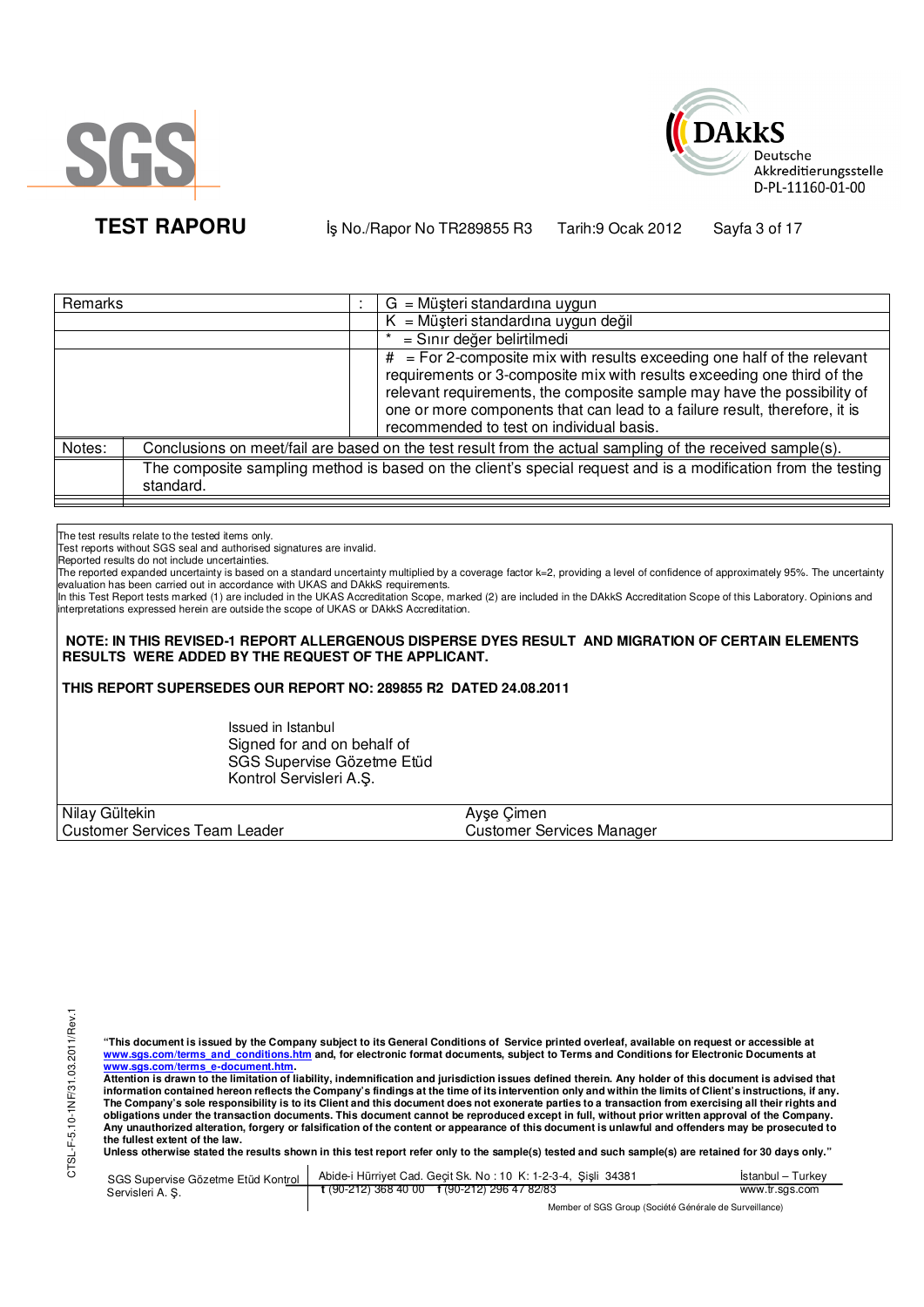

 $\overline{a}$ 



**TEST RAPORU By No./Rapor No TR289855 R3** Tarih:9 Ocak 2012 Sayfa 4 of 17



"This document is issued by the Company subject to its General Conditions of Service printed overleaf, available on request or accessible at<br>www.sgs.com/terms\_and\_conditions.htm\_and, for electronic format documents, subjec <mark>www.sgs.com/terms\_e-document.htm.</mark><br>Attention is drawn to the limitation of liability, indemnification and jurisdiction issues defined therein. Any holder of this document is advised that

information contained hereon reflects the Company's findings at the time of its intervention only and within the limits of Client's instructions, if any.<br>The Company's sole responsibility is to its Client and this document obligations under the transaction documents. This document cannot be reproduced except in full, without prior written approval of the Company.<br>Any unauthorized alteration, forgery or falsification of the content or appeara

**Unless otherwise stated the results shown in this test report refer only to the sample(s) tested and such sample(s) are retained for 30 days only."** 

SGS Supervise Gözetme Etüd Kontrol Servisleri A. Ş. Abide-i Hürriyet Cad. Geçit Sk. No : 10 K: 1-2-3-4, Şişli 34381 **t** (90-212) 368 40 00 **f** (90-212) 296 47 82/83 İstanbul – Turkey www.tr.sgs.com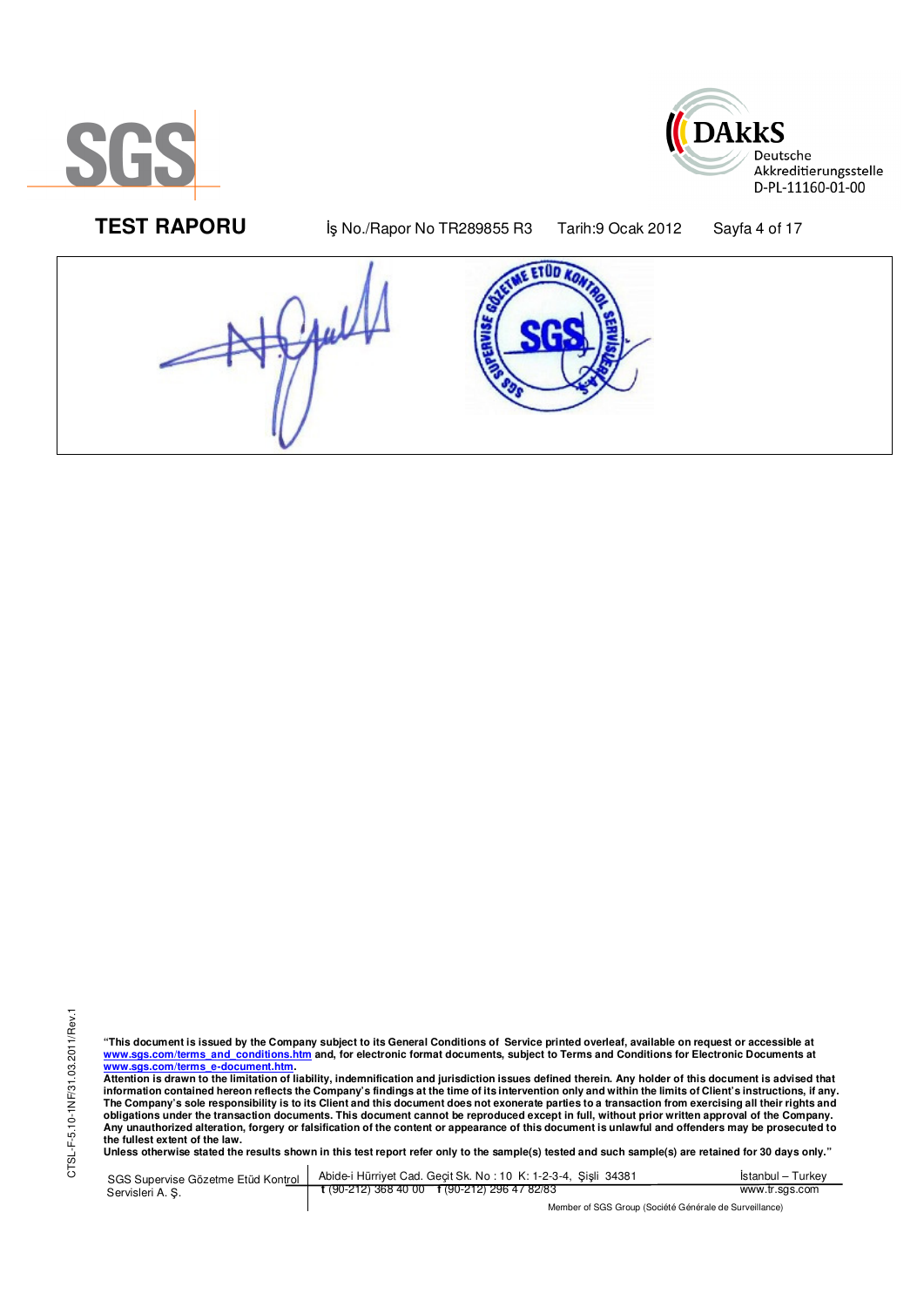

CTSL-F-5.10-1NF/31.03.201



**TEST RAPORU** iş No./Rapor No TR289855 R3 Tarih:9 Ocak 2012 Sayfa 5 of 17

## **Component List / List of Materials for Chemical Test**

| Sample No.                                                                                                                                                                                   | <b>Sample Description</b>                                                                                                                                                                                                                                                                               | <b>Sample Colour</b>                                      | <b>Material No.</b> | Component               | <b>Material</b> | <b>Colour</b>          |  |
|----------------------------------------------------------------------------------------------------------------------------------------------------------------------------------------------|---------------------------------------------------------------------------------------------------------------------------------------------------------------------------------------------------------------------------------------------------------------------------------------------------------|-----------------------------------------------------------|---------------------|-------------------------|-----------------|------------------------|--|
| A                                                                                                                                                                                            | Grafo paper                                                                                                                                                                                                                                                                                             | Purple                                                    | 1.                  | Grafo paper             | Paper           | Purple                 |  |
|                                                                                                                                                                                              | Grafo paper                                                                                                                                                                                                                                                                                             |                                                           |                     | Grafo paper             |                 | Light                  |  |
| A                                                                                                                                                                                            |                                                                                                                                                                                                                                                                                                         | Light brown                                               | 10                  |                         | Paper           | brown                  |  |
| A                                                                                                                                                                                            | Grafo paper                                                                                                                                                                                                                                                                                             | Orange                                                    | 11                  | Grafo paper             | Paper           | Orange                 |  |
| A                                                                                                                                                                                            | Grafo paper                                                                                                                                                                                                                                                                                             | Dark pink                                                 | 12                  | Grafo paper             | Paper           | Dark pink              |  |
|                                                                                                                                                                                              | Grafo paper                                                                                                                                                                                                                                                                                             | Pearl (light                                              |                     | Grafo paper             |                 | Pearl (light           |  |
| A                                                                                                                                                                                            | Grafo paper                                                                                                                                                                                                                                                                                             | Pink)                                                     | 13                  | Grafo paper             | Paper           | Pink)<br>Pearl (       |  |
| A                                                                                                                                                                                            |                                                                                                                                                                                                                                                                                                         | Pearl (Pink)                                              | 14                  |                         | Paper           | Pink)                  |  |
|                                                                                                                                                                                              | Grafo paper                                                                                                                                                                                                                                                                                             | Pearl (light                                              |                     | Grafo paper             |                 | Pearl (light           |  |
| A                                                                                                                                                                                            |                                                                                                                                                                                                                                                                                                         | blue)                                                     | 15                  |                         | Paper           | blue)                  |  |
| A                                                                                                                                                                                            | Grafo paper                                                                                                                                                                                                                                                                                             | pearl(gold)                                               | 16                  | Grafo paper             | Paper           | pearl(gold)            |  |
|                                                                                                                                                                                              | Grafo paper                                                                                                                                                                                                                                                                                             | Pearl                                                     |                     | Grafo paper             |                 | Pearl                  |  |
| Α                                                                                                                                                                                            |                                                                                                                                                                                                                                                                                                         | (floroscence<br>green)                                    | 2                   |                         | Paper           | (floroscence<br>green) |  |
|                                                                                                                                                                                              | Grafo paper                                                                                                                                                                                                                                                                                             |                                                           |                     | Grafo paper             |                 | Light                  |  |
| A                                                                                                                                                                                            |                                                                                                                                                                                                                                                                                                         | Light green                                               | 3                   |                         | Paper           | green                  |  |
|                                                                                                                                                                                              | Grafo paper                                                                                                                                                                                                                                                                                             |                                                           |                     | Grafo paper             |                 | Dark                   |  |
| А                                                                                                                                                                                            |                                                                                                                                                                                                                                                                                                         | Dark green                                                | 4                   |                         | Paper           | green                  |  |
| A                                                                                                                                                                                            | Grafo paper                                                                                                                                                                                                                                                                                             | Red                                                       | 5                   | Grafo paper             | Paper           | Red                    |  |
| A                                                                                                                                                                                            | Grafo paper                                                                                                                                                                                                                                                                                             | <b>Black</b>                                              | $\,6$               | Grafo paper             | Paper           | <b>Black</b>           |  |
| A                                                                                                                                                                                            | Grafo paper                                                                                                                                                                                                                                                                                             | <b>Blue</b>                                               | $\overline{7}$      | Grafo paper             | Paper           | Blue                   |  |
| A                                                                                                                                                                                            | Grafo paper                                                                                                                                                                                                                                                                                             | Turquoise                                                 | 8                   | Grafo paper             | Paper           | Turquoise              |  |
| A                                                                                                                                                                                            | Grafo paper                                                                                                                                                                                                                                                                                             | Yellow                                                    | 9                   | Grafo paper             | Paper           | Yellow                 |  |
|                                                                                                                                                                                              | Corrugated cardboard                                                                                                                                                                                                                                                                                    |                                                           |                     | Corrugated              |                 |                        |  |
| B                                                                                                                                                                                            |                                                                                                                                                                                                                                                                                                         | Dark pink                                                 | 17                  | cardboard               | Paper           | Dark pink              |  |
| B                                                                                                                                                                                            | Corrugated cardboard                                                                                                                                                                                                                                                                                    | Yellow                                                    | 18                  | Corrugated<br>cardboard | Paper           | Yellow                 |  |
|                                                                                                                                                                                              | Corrugated cardboard                                                                                                                                                                                                                                                                                    |                                                           |                     | Corrugated              |                 |                        |  |
| В                                                                                                                                                                                            |                                                                                                                                                                                                                                                                                                         | Orange                                                    | 19                  | cardboard               | Paper           | Orange                 |  |
|                                                                                                                                                                                              | Corrugated cardboard                                                                                                                                                                                                                                                                                    |                                                           |                     | Corrugated              |                 | Dark                   |  |
| В                                                                                                                                                                                            |                                                                                                                                                                                                                                                                                                         | Dark Orange                                               | 20                  | cardboard               | Paper           | Orange                 |  |
|                                                                                                                                                                                              | Corrugated cardboard                                                                                                                                                                                                                                                                                    |                                                           |                     | Corrugated              |                 |                        |  |
| В                                                                                                                                                                                            | Corrugated cardboard                                                                                                                                                                                                                                                                                    | Red                                                       | 21                  | cardboard<br>Corrugated | Paper           | Red                    |  |
| B                                                                                                                                                                                            |                                                                                                                                                                                                                                                                                                         | Light Pink                                                | 22                  | cardboard               | Paper           | Light Pink             |  |
|                                                                                                                                                                                              | Corrugated cardboard                                                                                                                                                                                                                                                                                    |                                                           |                     | Corrugated              |                 |                        |  |
| B                                                                                                                                                                                            |                                                                                                                                                                                                                                                                                                         | Green                                                     | 23                  | cardboard               | Paper           | Green                  |  |
|                                                                                                                                                                                              | Corrugated cardboard                                                                                                                                                                                                                                                                                    |                                                           |                     | Corrugated              |                 |                        |  |
| В                                                                                                                                                                                            | Corrugated cardboard                                                                                                                                                                                                                                                                                    | Turquoise                                                 | 24                  | cardboard<br>Corrugated | Paper           | Turquoise              |  |
| В                                                                                                                                                                                            |                                                                                                                                                                                                                                                                                                         | Purple                                                    | 25                  | cardboard               | Paper           | Purple                 |  |
|                                                                                                                                                                                              | "This document is issued by the Company subject to its General Conditions of Service printed overleaf, available on request or accessible at                                                                                                                                                            |                                                           |                     |                         |                 |                        |  |
|                                                                                                                                                                                              | www.sgs.com/terms and conditions.htm and, for electronic format documents, subject to Terms and Conditions for Electronic Documents at                                                                                                                                                                  |                                                           |                     |                         |                 |                        |  |
| www.sgs.com/terms e-document.htm.<br>Attention is drawn to the limitation of liability, indemnification and jurisdiction issues defined therein. Any holder of this document is advised that |                                                                                                                                                                                                                                                                                                         |                                                           |                     |                         |                 |                        |  |
| information contained hereon reflects the Company's findings at the time of its intervention only and within the limits of Client's instructions, if any.                                    |                                                                                                                                                                                                                                                                                                         |                                                           |                     |                         |                 |                        |  |
|                                                                                                                                                                                              | The Company's sole responsibility is to its Client and this document does not exonerate parties to a transaction from exercising all their rights and<br>obligations under the transaction documents. This document cannot be reproduced except in full, without prior written approval of the Company. |                                                           |                     |                         |                 |                        |  |
|                                                                                                                                                                                              | Any unauthorized alteration, forgery or falsification of the content or appearance of this document is unlawful and offenders may be prosecuted to<br>the fullest extent of the law.                                                                                                                    |                                                           |                     |                         |                 |                        |  |
| SL-F-5.10-1NF/31.03.2011/Rev.1                                                                                                                                                               | Unless otherwise stated the results shown in this test report refer only to the sample(s) tested and such sample(s) are retained for 30 days only."                                                                                                                                                     |                                                           |                     |                         |                 |                        |  |
|                                                                                                                                                                                              |                                                                                                                                                                                                                                                                                                         | Abide i Hürriyat Cad Gecit Sk No 10 K 1-2-3-4 Sieli 34381 |                     |                         |                 | İstanbul - Turkov      |  |

SGS Supervise Gözetme Etüd Kontrol Servisleri A. Ş. Abide-i Hürriyet Cad. Geçit Sk. No : 10 K: 1-2-3-4, Şişli 34381 **t** (90-212) 368 40 00 **f** (90-212) 296 47 82/83 İstanbul – Turkey www.tr.sgs.com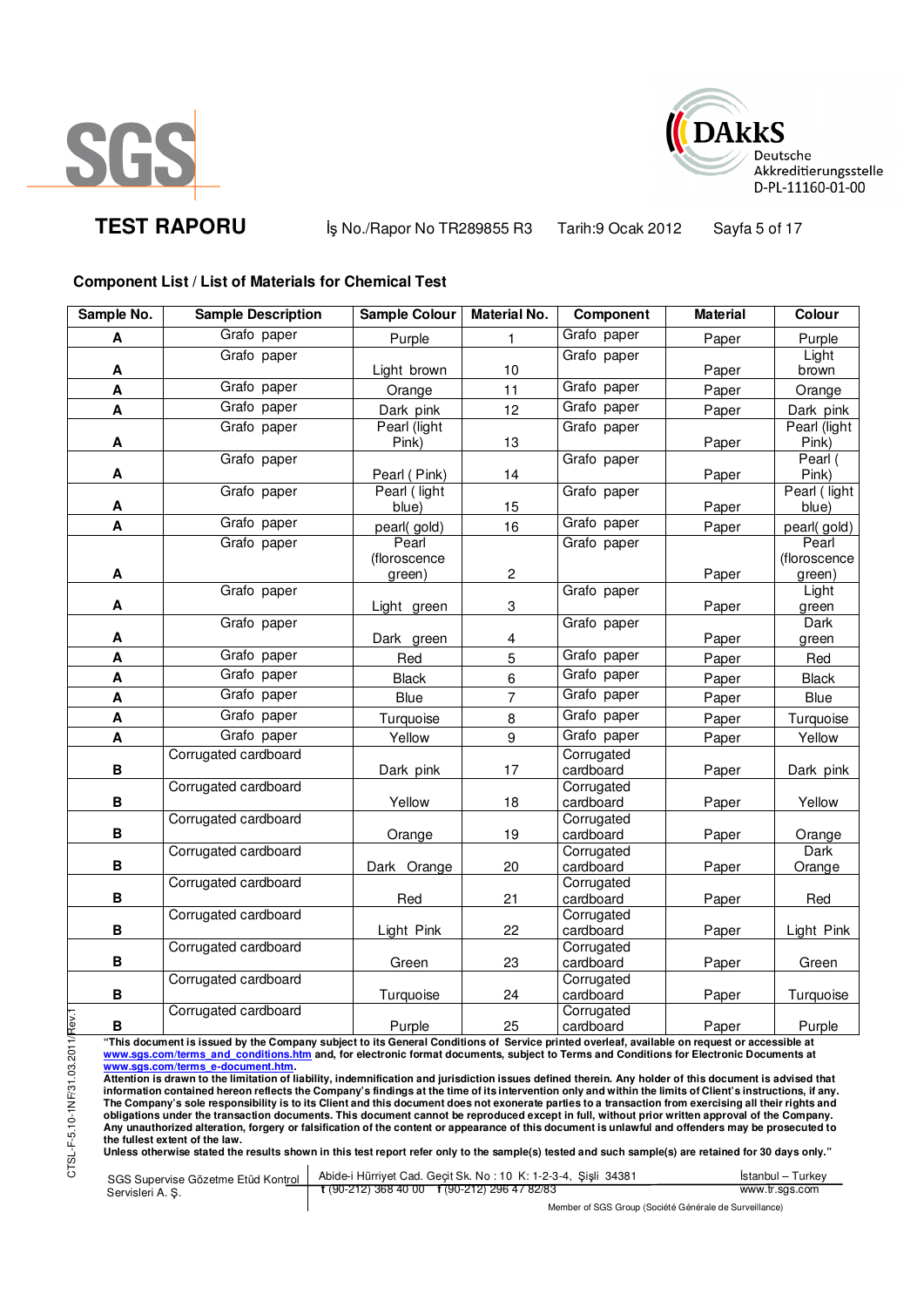



**TEST RAPORU** iş No./Rapor No TR289855 R3 Tarih:9 Ocak 2012 Sayfa 6 of 17

|   | Corrugated cardboard |                 |    | Corrugated |       |              |
|---|----------------------|-----------------|----|------------|-------|--------------|
| в |                      | <b>Bordeaux</b> | 26 | cardboard  | Paper | Bordeaux     |
|   | Corrugated cardboard |                 |    | Corrugated |       |              |
| в |                      | Dark blue       | 27 | cardboard  | Paper | Dark blue    |
|   | Corrugated cardboard |                 |    | Corrugated |       |              |
| B |                      | Light blue      | 28 | cardboard  | Paper | Light blue   |
|   | Corrugated cardboard |                 |    | Corrugated |       |              |
| в |                      | <b>Black</b>    | 29 | cardboard  | Paper | <b>Black</b> |

"This document is issued by the Company subject to its General Conditions of Service printed overleaf, available on request or accessible at<br>www.sgs.com/terms\_and\_conditions.htm\_and, for electronic format documents, subjec <mark>www.sgs.com/terms\_e-document.htm.</mark><br>Attention is drawn to the limitation of liability, indemnification and jurisdiction issues defined therein. Any holder of this document is advised that

information contained hereon reflects the Company's findings at the time of its intervention only and within the limits of Client's instructions, if any.<br>The Company's sole responsibility is to its Client and this document obligations under the transaction documents. This document cannot be reproduced except in full, without prior written approval of the Company.<br>Any unauthorized alteration, forgery or falsification of the content or appeara

**Unless otherwise stated the results shown in this test report refer only to the sample(s) tested and such sample(s) are retained for 30 days only."** 

SGS Supervise Gözetme Etüd Kontrol Servisleri A. Ş. Abide-i Hürriyet Cad. Geçit Sk. No : 10 K: 1-2-3-4, Şişli 34381 **t** (90-212) 368 40 00 **f** (90-212) 296 47 82/83 İstanbul – Turkey www.tr.sgs.com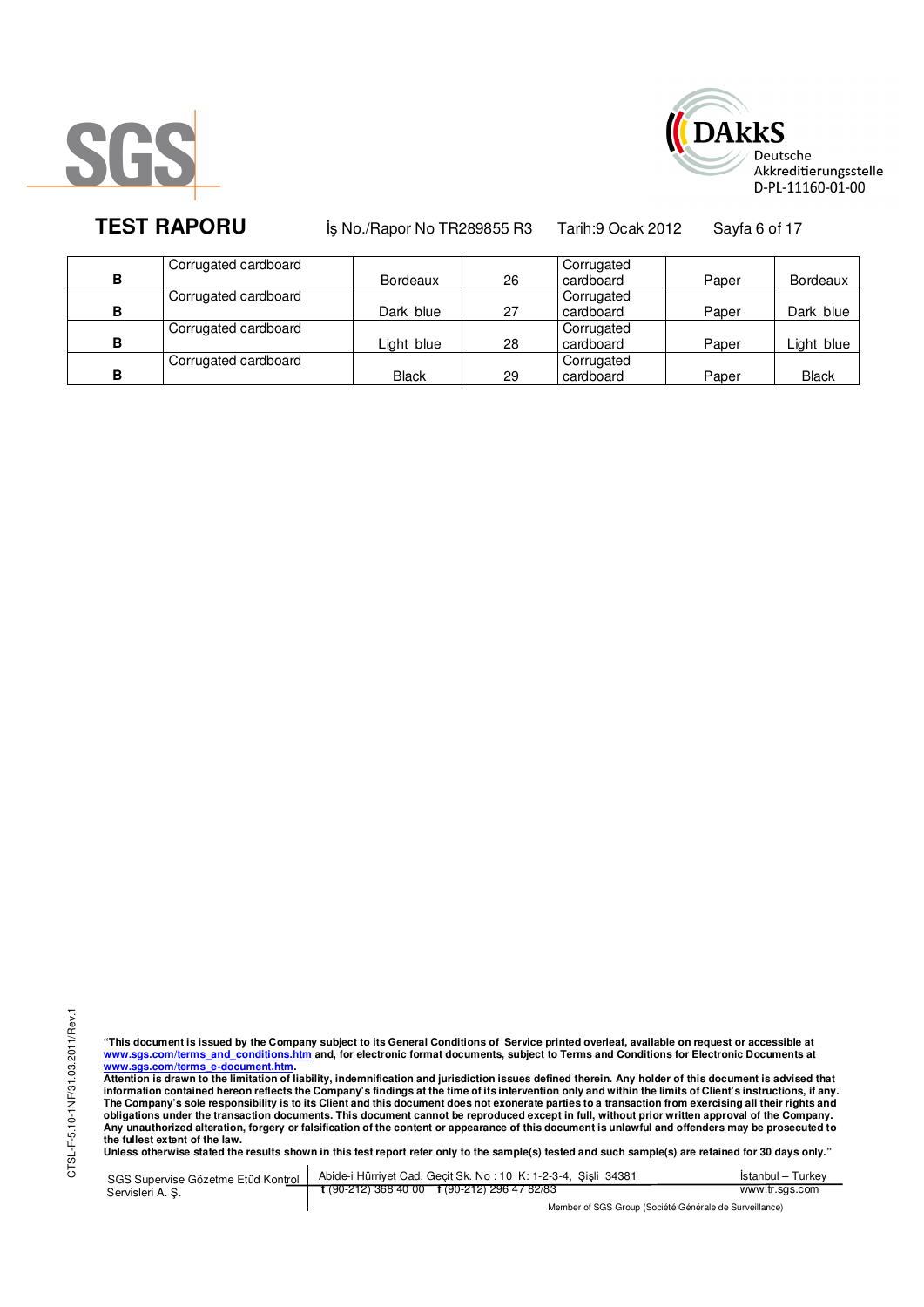



**TEST RAPORU** iş No./Rapor No TR289855 R3 Tarih:9 Ocak 2012 Sayfa 7 of 17

### **Detail Test Result:**

| <b>Azo Dyes (Textile)<sup>2</sup></b>                                                                                                 |                |             |             |           |             |            |
|---------------------------------------------------------------------------------------------------------------------------------------|----------------|-------------|-------------|-----------|-------------|------------|
| Test Method: ACCORDING TO BS EN 14362-1:2003 - ANALYSIS BY GC-MS/HPLC-DAD                                                             |                |             |             |           |             |            |
|                                                                                                                                       |                | $1 + 3 + 4$ | $20 + 21 +$ | $15 + 16$ | $17 + 18 +$ | $2 + 13 +$ |
| <b>Component</b>                                                                                                                      | Cas No         |             | 22          |           | 19          | <u>14</u>  |
| 4-Aminobiphenyl                                                                                                                       | $92 - 67 - 1$  | n.d.        | n.d.        | n.d.      | n.d.        | n.d.       |
| Benzidine                                                                                                                             | 92-87-5        | n.d.        | n.d.        | n.d.      | n.d.        | n.d.       |
| 4-Chlor-o-toluidine                                                                                                                   | 95-69-2        | n.d.        | n.d.        | n.d.      | n.d.        | n.d.       |
| 2-Naphthylamine                                                                                                                       | 91-59-8        | n.d.        | n.d.        | n.d.      |             |            |
| o-Aminoazotoluene                                                                                                                     | 97-56-3        | n.d.        | n.d.        | n.d.      | n.d.        | n.d.       |
| 5-nitro-o-toluidine / 2-Amino-4-nitrotoluene                                                                                          | 99-55-8        | n.d.        | n.d.        | n.d.      | n.d.        | n.d.       |
| 4-Chloroaniline                                                                                                                       | 106-47-8       | n.d.        | n.d.        | n.d.      | n.d.        | n.d.       |
| 4-methoxy-m-phenylenediamine / 2,4-Diaminoanisole                                                                                     | 615-05-4       | n.d.        | n.d.        | n.d.      | n.d.        | n.d.       |
| 4,4'-Diaminodiphenylmethane                                                                                                           | 101-77-9       | n.d.        | n.d.        | n.d.      | n.d.        | n.d.       |
| 3,3'-Dichlorobenzidine                                                                                                                | $91 - 94 - 1$  | n.d.        | n.d.        | n.d.      | n.d.        | n.d.       |
| 3,3'-Dimethoxybenzidine                                                                                                               | 119-90-4       | n.d.        | n.d.        | n.d.      | n.d.        | n.d.       |
| 3,3'-Dimethylbenzidine                                                                                                                | 119-93-7       | n.d.        | n.d.        | n.d.      | n.d.        | n.d.       |
| 4,4'-methylenedi-o-toluidine /                                                                                                        |                | n.d.        | n.d.        | n.d.      | n.d.        | n.d.       |
| 3,3'-Dimethyl-4,4'-diaminodiphenylmethane                                                                                             | 838-88-0       |             |             |           |             |            |
| p-Cresidine                                                                                                                           | 120-71-8       | n.d.        | n.d.        | n.d.      | n.d.        | n.d.       |
| 4,4'-Methylene-bis-(2-chloroaniline)                                                                                                  | $101 - 14 - 4$ | n.d.        | n.d.        | n.d.      | n.d.        | n.d.       |
| 4,4'-Oxydianiline                                                                                                                     | 101-80-4       | n.d.        | n.d.        | n.d.      | n.d.        | n.d.       |
| 4,4'-Thiodianiline                                                                                                                    | 139-65-1       | n.d.        | n.d.        | n.d.      | n.d.        | n.d.       |
| o-Toluidine                                                                                                                           | 95-53-4        | n.d.        | n.d.        | n.d.      | n.d.        | n.d.       |
| 4-methyl-m-phenylenediamine / 2,4-Toluylendiamine                                                                                     | 95-80-7        | n.d.        | n.d.        | n.d.      | n.d.        | n.d.       |
| 2,4,5-Trimethylaniline                                                                                                                | 137-17-7       | n.d.        | n.d.        | n.d.      | n.d.        | n.d.       |
| **4-aminoazobenzene                                                                                                                   | 60-09-3        | n.d.        | n.d.        | n.d.      | n.d.        | n.d.       |
| O-Anisidine                                                                                                                           | 90-04-0        | n.d.        | n.d.        | n.d.      | n.d.        | n.d.       |
|                                                                                                                                       | Sonuç          | Geçti       | Geçti       | Geçti     | Geçti       | Geçti      |
| $Note(s)$ :                                                                                                                           |                |             |             |           |             |            |
| $n.d. = not detected$                                                                                                                 |                |             |             |           |             |            |
| $* =$ exceed the limit                                                                                                                |                |             |             |           |             |            |
| 5 mg/kg (for individual compound)<br>Detection Limit =                                                                                |                |             |             |           |             |            |
| Requirement by the client=<br>30 mg/kg                                                                                                |                |             |             |           |             |            |
| * * Test result for 4-aminoazobenzene (CAS no.: 60-09-3) is considered as "not detected" (i.e. <5mg/kg) since both aniline<br>Remark: |                |             |             |           |             |            |
| and/or 1,4-phenylenediamine is not found (i.e. <5mg/kg) by mentioned test method.                                                     |                |             |             |           |             |            |
| Max. limit specified by EU directive 2002/61/EC<br>$T_{\text{shell}}$                                                                 |                |             |             |           |             |            |

Total Uncertainty =  $\pm 30\%$ 

<u>www.sgs.com/terms\_e-document.htm.</u><br>Attention is drawn to the limitation of liability, indemnification and jurisdiction issues defined therein. Any holder of this document is advised that<br>information contained hereon refle obligations under the transaction documents. This document cannot be reproduced except in full, without prior written approval of the Company.<br>Any unauthorized alteration, forgery or falsification of the content or appeara

**Unless otherwise stated the results shown in this test report refer only to the sample(s) tested and such sample(s) are retained for 30 days only."** 

"This document is issued by the Company subject to its General Conditions of Service printed overleaf, available on request or accessible at<br>www.sgs.com/terms\_and\_conditions.htm\_and, for electronic format documents, subjec

|                 | Mombor of SCS Group (Société Générale de Survoillance)                                              |                   |
|-----------------|-----------------------------------------------------------------------------------------------------|-------------------|
| Servisleri A.S. | t (90-212) 368 40 00 f (90-212) 296 47 82/83                                                        | www.tr.sgs.com    |
|                 | SGS Supervise Gözetme Etüd Kontrol   Abide-i Hürriyet Cad. Geçit Sk. No: 10 K: 1-2-3-4, Şişli 34381 | İstanbul – Turkev |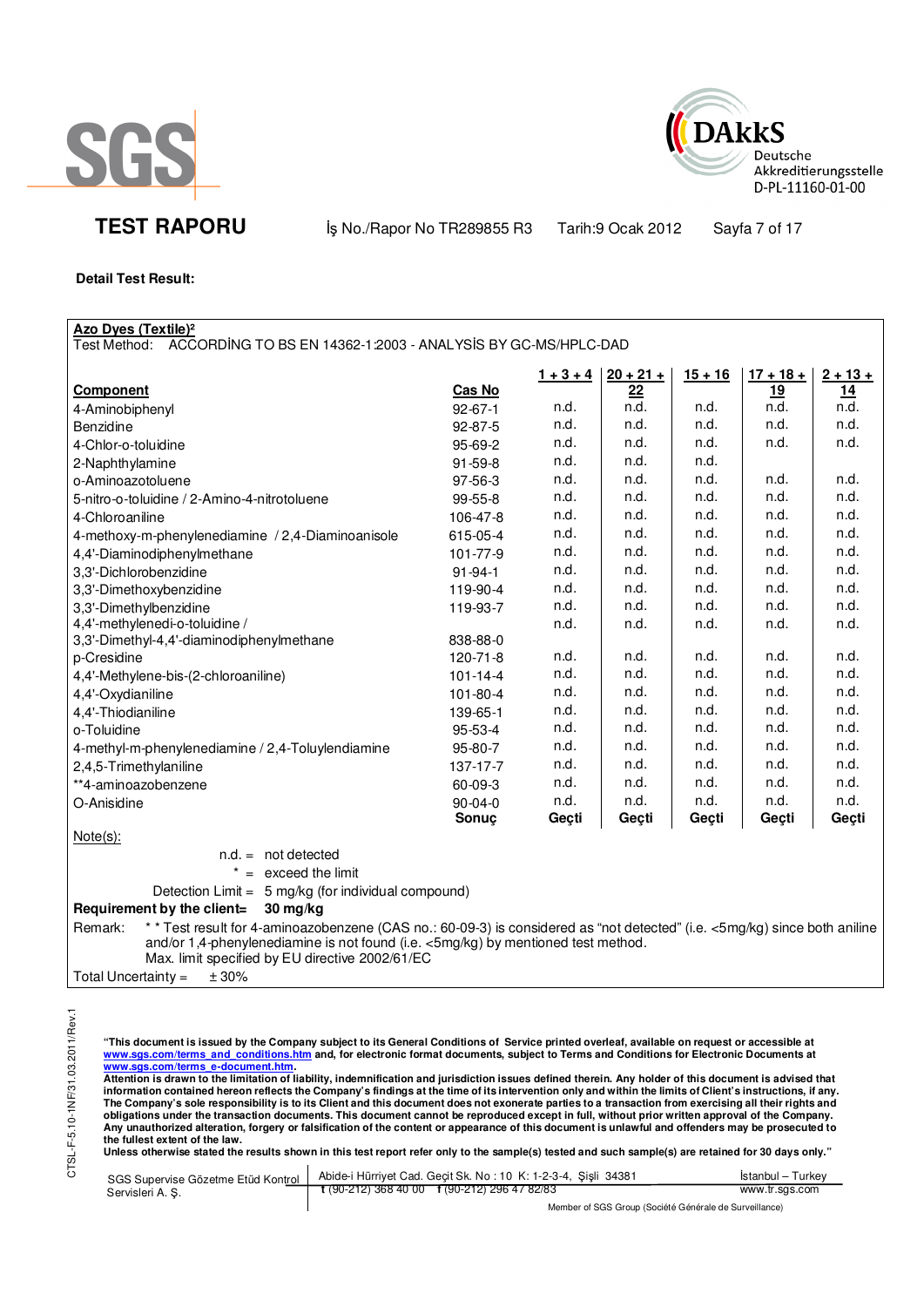



**TEST RAPORU** iş No./Rapor No TR289855 R3 Tarih:9 Ocak 2012 Sayfa 8 of 17

| Azo Dyes (Textile) <sup>2</sup>                                                                                                                                                                                                                                              |                |                |                |       |              |
|------------------------------------------------------------------------------------------------------------------------------------------------------------------------------------------------------------------------------------------------------------------------------|----------------|----------------|----------------|-------|--------------|
| Test Method: ACCORDING TO BS EN 14362-1:2003 - ANALYSIS BY GC-MS/HPLC-DAD                                                                                                                                                                                                    |                |                |                |       |              |
| <b>Component</b>                                                                                                                                                                                                                                                             | Cas No         | $23 + 24 + 25$ | $26 + 27 + 28$ | 29    | $8 + 9 + 10$ |
| 4-Aminobiphenyl                                                                                                                                                                                                                                                              | $92 - 67 - 1$  | n.d.           | n.d.           | n.d.  | n.d.         |
| Benzidine                                                                                                                                                                                                                                                                    | 92-87-5        | n.d.           | n.d.           | n.d.  | n.d.         |
| 4-Chlor-o-toluidine                                                                                                                                                                                                                                                          | 95-69-2        | n.d.           | n.d.           | n.d.  | n.d.         |
| 2-Naphthylamine                                                                                                                                                                                                                                                              | 91-59-8        | n.d.           | n.d.           | n.d.  | n.d.         |
| o-Aminoazotoluene                                                                                                                                                                                                                                                            | 97-56-3        | n.d.           | n.d.           | n.d.  | n.d.         |
| 5-nitro-o-toluidine / 2-Amino-4-nitrotoluene                                                                                                                                                                                                                                 | 99-55-8        | n.d.           | n.d.           | n.d.  | n.d.         |
| 4-Chloroaniline                                                                                                                                                                                                                                                              | 106-47-8       | n.d.           | n.d.           | n.d.  | n.d.         |
| 4-methoxy-m-phenylenediamine / 2,4-Diaminoanisole                                                                                                                                                                                                                            | 615-05-4       | n.d.           | n.d.           | n.d.  | n.d.         |
| 4,4'-Diaminodiphenylmethane                                                                                                                                                                                                                                                  | 101-77-9       | n.d.           | n.d.           | n.d.  | n.d.         |
| 3,3'-Dichlorobenzidine                                                                                                                                                                                                                                                       | $91 - 94 - 1$  | n.d.           | n.d.           | n.d.  | n.d.         |
| 3,3'-Dimethoxybenzidine                                                                                                                                                                                                                                                      | 119-90-4       | n.d.           | n.d.           | n.d.  | n.d.         |
| 3,3'-Dimethylbenzidine                                                                                                                                                                                                                                                       | 119-93-7       | n.d.           | n.d.           | n.d.  | n.d.         |
| 4,4'-methylenedi-o-toluidine /                                                                                                                                                                                                                                               |                | n.d.           | n.d.           | n.d.  | n.d.         |
| 3,3'-Dimethyl-4,4'-diaminodiphenylmethane                                                                                                                                                                                                                                    | 838-88-0       |                |                |       |              |
| p-Cresidine                                                                                                                                                                                                                                                                  | 120-71-8       | n.d.           | n.d.           | n.d.  | n.d.         |
| 4,4'-Methylene-bis-(2-chloroaniline)                                                                                                                                                                                                                                         | $101 - 14 - 4$ | n.d.           | n.d.           | n.d.  | n.d.         |
| 4,4'-Oxydianiline                                                                                                                                                                                                                                                            | $101 - 80 - 4$ | n.d.           | n.d.           | n.d.  | n.d.         |
| 4,4'-Thiodianiline                                                                                                                                                                                                                                                           | 139-65-1       | n.d.           | n.d.           | n.d.  | n.d.         |
| o-Toluidine                                                                                                                                                                                                                                                                  | 95-53-4        | n.d.           | n.d.           | n.d.  | n.d.         |
| 4-methyl-m-phenylenediamine / 2,4-Toluylendiamine                                                                                                                                                                                                                            | 95-80-7        | n.d.           | n.d.           | n.d.  | n.d.         |
| 2,4,5-Trimethylaniline                                                                                                                                                                                                                                                       | 137-17-7       | n.d.           | n.d.           | n.d.  | n.d.         |
| **4-aminoazobenzene                                                                                                                                                                                                                                                          | 60-09-3        | n.d.           | n.d.           | n.d.  | n.d.         |
| O-Anisidine                                                                                                                                                                                                                                                                  | $90 - 04 - 0$  | n.d.           | n.d.           | n.d.  | n.d.         |
|                                                                                                                                                                                                                                                                              | Sonuc          | Gecti          | Geçti          | Geçti | Geçti        |
| $Note(s)$ :                                                                                                                                                                                                                                                                  |                |                |                |       |              |
| $n.d. = not detected$                                                                                                                                                                                                                                                        |                |                |                |       |              |
| $* =$ exceed the limit                                                                                                                                                                                                                                                       |                |                |                |       |              |
| Detection Limit = 5 mg/kg (for individual compound)                                                                                                                                                                                                                          |                |                |                |       |              |
| Requirement by the client=<br>$30 \text{ mg/kg}$                                                                                                                                                                                                                             |                |                |                |       |              |
| ** Test result for 4-aminoazobenzene (CAS no.: 60-09-3) is considered as "not detected" (i.e. <5mg/kg) since both aniline<br>Remark:<br>and/or 1,4-phenylenediamine is not found (i.e. <5mg/kg) by mentioned test method.<br>Max. limit specified by EU directive 2002/61/EC |                |                |                |       |              |
| Total Uncertainty =<br>± 30%                                                                                                                                                                                                                                                 |                |                |                |       |              |

"This document is issued by the Company subject to its General Conditions of Service printed overleaf, available on request or accessible at<br>www.sgs.com/terms\_and\_conditions.htm\_and, for electronic format documents, subjec

<u>www.sgs.com/terms\_e-document.htm.</u><br>Attention is drawn to the limitation of liability, indemnification and jurisdiction issues defined therein. Any holder of this document is advised that<br>information contained hereon refle obligations under the transaction documents. This document cannot be reproduced except in full, without prior written approval of the Company.<br>Any unauthorized alteration, forgery or falsification of the content or appeara

**Unless otherwise stated the results shown in this test report refer only to the sample(s) tested and such sample(s) are retained for 30 days only."** 

|                 | SGS Supervise Gözetme Etüd Kontrol   Abide-i Hürriyet Cad. Geçit Sk. No: 10 K: 1-2-3-4, Şişli 34381 | Istanbul – Turkey |
|-----------------|-----------------------------------------------------------------------------------------------------|-------------------|
| Servisleri A.S. | $\frac{1}{2}$ (90-212) 368 40 00 f (90-212) 296 47 82/83                                            | www.tr.sgs.com    |
|                 | Mambar of PCP Crain (Posiótó Cánárola de Purvaillance)                                              |                   |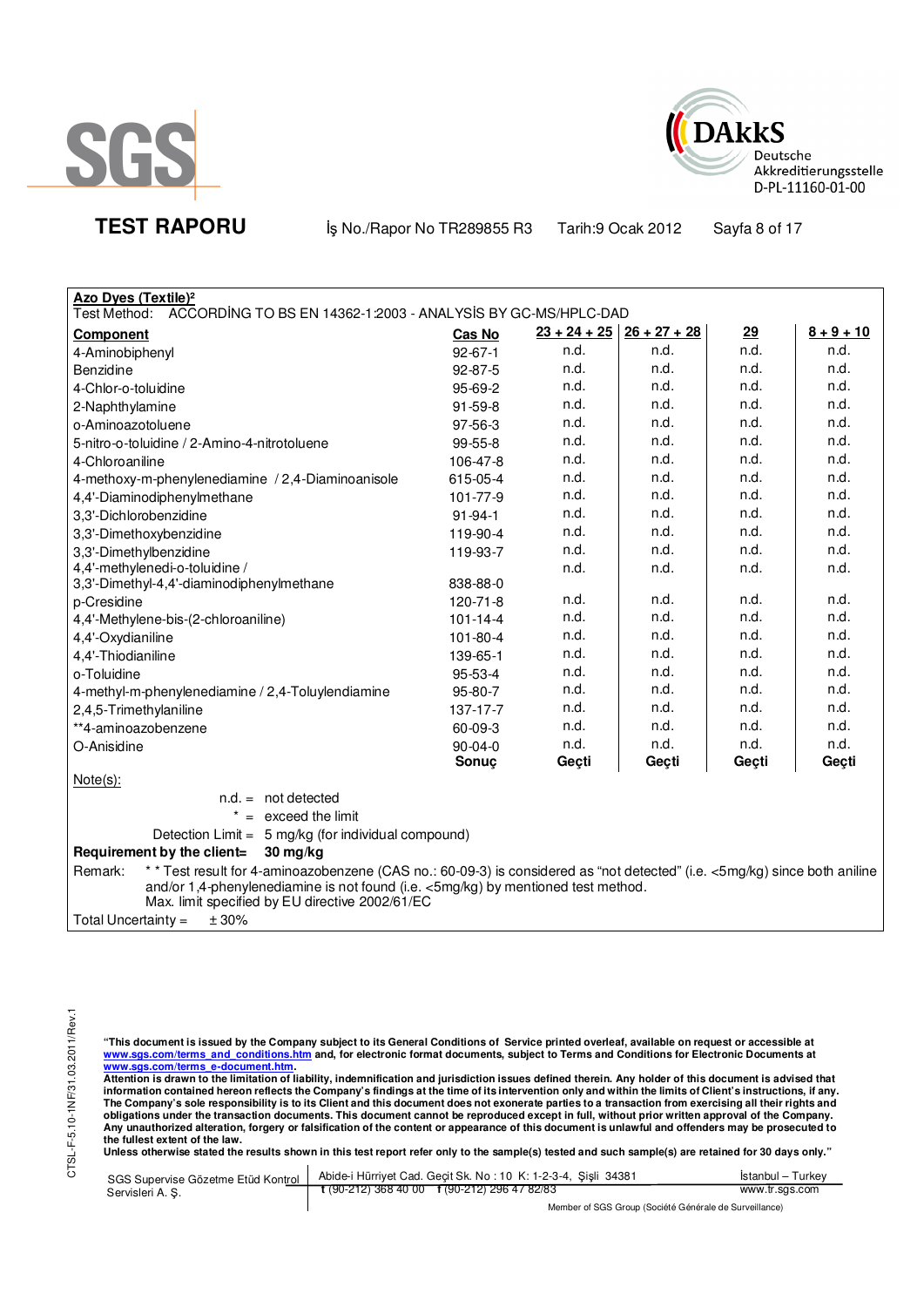



**TEST RAPORU** iş No./Rapor No TR289855 R3 Tarih:9 Ocak 2012 Sayfa 9 of 17

| Azo Dyes (Textile LFGB) <sup>2</sup>                                                          |                |           |                 |                          |
|-----------------------------------------------------------------------------------------------|----------------|-----------|-----------------|--------------------------|
| Test Method: ACCORDING TO BS EN 14362-1:2003 § 64 LFGB BVL B 82.02-9:2008 - ANALYSIS BY GC-MS |                |           |                 |                          |
| <b>Component</b>                                                                              | <b>Cas No</b>  | <u>12</u> | $\underline{6}$ | $\underline{\mathbf{7}}$ |
| 4-Aminobiphenyl                                                                               | $92 - 67 - 1$  | n.d.      | n.d.            | n.d.                     |
| Benzidine                                                                                     | $92 - 87 - 5$  | n.d.      | n.d.            | n.d.                     |
| 4-Chlor-o-toluidine                                                                           | 95-69-2        | n.d.      | n.d.            | n.d.                     |
| 2-Naphthylamine                                                                               | $91 - 59 - 8$  | n.d.      | n.d.            | n.d.                     |
| o-Aminoazotoluene                                                                             | 97-56-3        | n.d.      | n.d.            | n.d.                     |
| 5-nitro-o-toluidine / 2-Amino-4-nitrotoluene                                                  | $99 - 55 - 8$  | n.d.      | n.d.            | n.d.                     |
| 4-Chloroaniline                                                                               | 106-47-8       | n.d.      | n.d.            | n.d.                     |
| 4-methoxy-m-phenylenediamine / 2,4-Diaminoanisole                                             | 615-05-4       | n.d.      | n.d.            | n.d.                     |
| 4,4'-Diaminodiphenylmethane                                                                   | 101-77-9       | n.d.      | n.d.            | n.d.                     |
| 3,3'-Dichlorobenzidine                                                                        | $91 - 94 - 1$  | n.d.      | n.d.            | n.d.                     |
| 3,3'-Dimethoxybenzidine                                                                       | 119-90-4       | n.d.      | n.d.            | n.d.                     |
| 3,3'-Dimethylbenzidine                                                                        | 119-93-7       | n.d.      | n.d.            | n.d.                     |
| 4,4'-methylenedi-o-toluidine /                                                                |                | n.d.      | n.d.            | n.d.                     |
| 3,3'-Dimethyl-4,4'-diaminodiphenylmethane                                                     | 838-88-0       |           |                 |                          |
| p-Cresidine                                                                                   | 120-71-8       | n.d.      | n.d.            | n.d.                     |
| 4,4'-Methylene-bis-(2-chloroaniline)                                                          | $101 - 14 - 4$ | n.d.      | n.d.            | n.d.                     |
| 4,4'-Oxydianiline                                                                             | 101-80-4       | n.d.      | n.d.            | n.d.                     |
| 4,4'-Thiodianiline                                                                            | 139-65-1       | n.d.      | n.d.            | n.d.                     |
| o-Toluidine                                                                                   | $95 - 53 - 4$  | n.d.      | n.d.            | n.d.                     |
| 4-methyl-m-phenylenediamine / 2,4-Toluylendiamine                                             | 95-80-7        | n.d.      | n.d.            | n.d.                     |
| 2,4,5-Trimethylaniline                                                                        | 137-17-7       | n.d.      | n.d.            | n.d.                     |
| *4-aminoazobenzene                                                                            | 60-09-3        | n.d.      | n.d.            | n.d.                     |
| O-Anisidine                                                                                   | $90 - 04 - 0$  | n.d.      | n.d.            | n.d.                     |
|                                                                                               | Sonuc          | Geçti     | Geçti           | Geçti                    |
| $Note(s)$ :                                                                                   |                |           |                 |                          |
| $n.d. = not detected$                                                                         |                |           |                 |                          |

 $* =$  exceed the limit

Detection Limit = 5 mg/kg (for individual compound)

# **Requirement by the client= 30 mg/kg**

Remark: \* The BS EN 14362-1 method will enable further cleavage of 4-aminoazobenzene to non-forbidden amines: aniline and 1,4-phenylenediamine, therefore, the test method of § 64 LFGB, BVL, B 82.02.9 was employed to verify the presence of 4-aminoazobenzene. Max. limit specified by EU directive 2002/61/EC

Total uncertainty: ± 30%

"This document is issued by the Company subject to its General Conditions of Service printed overleaf, available on request or accessible at<br>www.sgs.com/terms\_and\_conditions.htm\_and, for electronic format documents, subjec

<mark>www.sgs.com/terms\_e-document.htm.</mark><br>Attention is drawn to the limitation of liability, indemnification and jurisdiction issues defined therein. Any holder of this document is advised that information contained hereon reflects the Company's findings at the time of its intervention only and within the limits of Client's instructions, if any.<br>The Company's sole responsibility is to its Client and this document **obligations under the transaction documents. This document cannot be reproduced except in full, without prior written approval of the Company. Any unauthorized alteration, forgery or falsification of the content or appearance of this document is unlawful and offenders may be prosecuted to the fullest extent of the law.** 

**Unless otherwise stated the results shown in this test report refer only to the sample(s) tested and such sample(s) are retained for 30 days only."** 

| SGS Supervise Gözetme Etüd Kontrol I | Abide-i Hürriyet Cad. Gecit Sk. No: 10 K: 1-2-3-4, Sisli 34381 | Istanbul – Turkev |
|--------------------------------------|----------------------------------------------------------------|-------------------|
| Servisleri A. S.                     | $\frac{1}{2}$ (90-212) 368 40 00 f (90-212) 296 47 82/83       | www.tr.sgs.com    |
|                                      | Member of SGS Group (Société Générale de Surveillance)         |                   |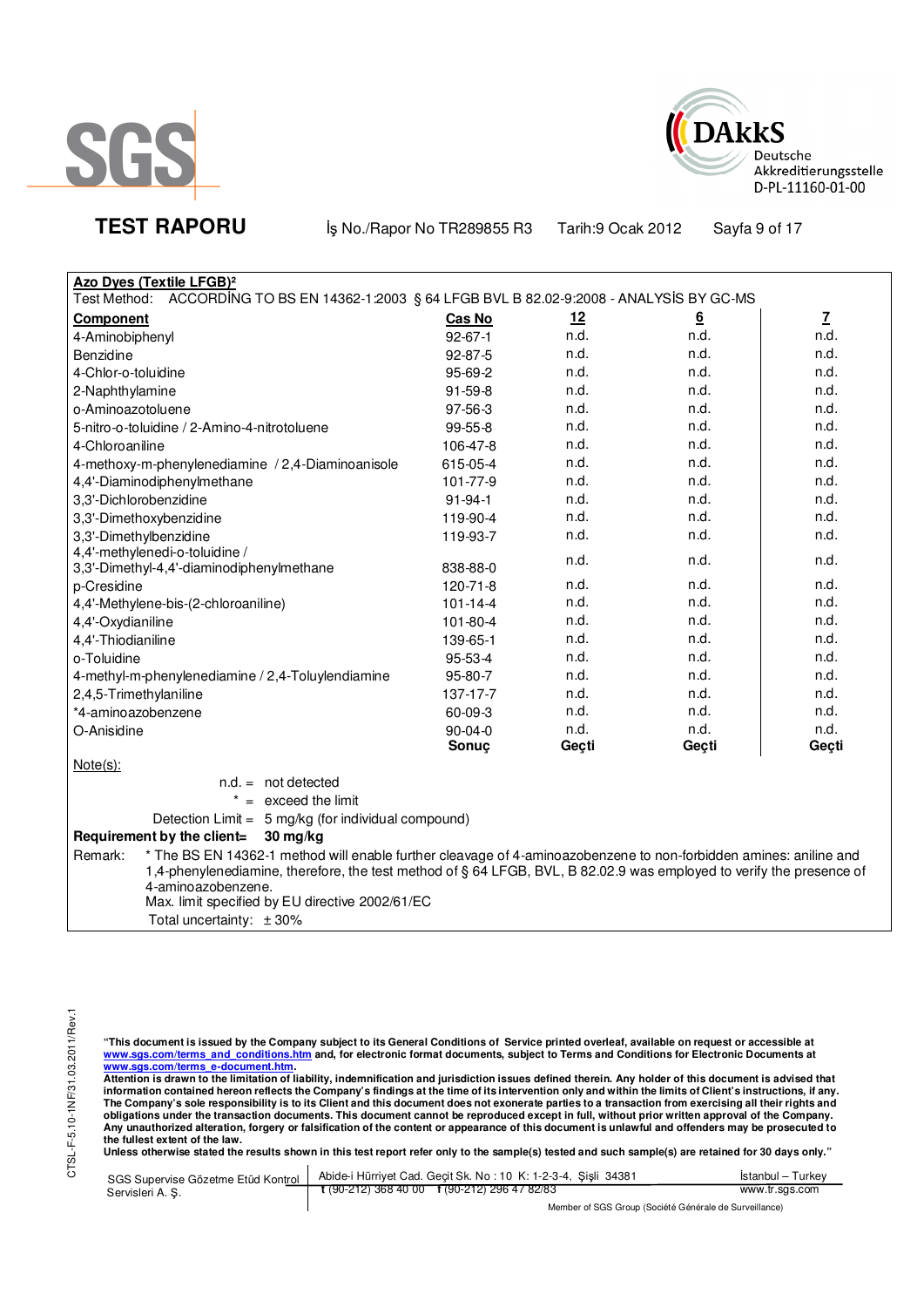



**TEST RAPORU** iş No./Rapor No TR289855 R3 Tarih:9 Ocak 2012 Sayfa 10 of 17

# **Allergenous Disperse Dyes²**

Test Method: WITH REFERENCE TO DIN 54231:2005 - ANALYSIS BY LC-DAD/MSD

| <b>Component</b>                                   | Cas No                                                                | $1 + 3 + 4$ | $11 + 12$ | $15 + 16$ | $17 + 18 + 19$ | $2 + 13$ |
|----------------------------------------------------|-----------------------------------------------------------------------|-------------|-----------|-----------|----------------|----------|
| C.I. Disperse Blue 1 (Structure No: C.I. 64 500)   | 2475-45-8                                                             | n.d.        | n.d.      | n.d.      | n.d.           | n.d.     |
| C.I. Disperse Blue 3 (Structure No: C.I. 61 505)   | 2475-46-9                                                             | n.d.        | n.d.      | n.d.      | n.d.           | n.d.     |
| C.I. Disperse Blue 7 (Structure No: C.I. 62 500)   | 3179-90-6                                                             | n.d.        | n.d.      | n.d.      | n.d.           | n.d.     |
| C.I. Disperse Blue 26 (Structure No: C.I. 63 305)  | 3860-63-7                                                             | n.d.        | n.d.      | n.d.      | n.d.           | n.d.     |
| C.I. Disperse Blue 35                              | 56524-77-7<br>56524-76-6                                              | n.d.        | n.d.      | n.d.      | n.d.           | n.d.     |
| C.I. Disperse Blue 102                             | 12222-97-8                                                            | n.d.        | n.d.      | n.d.      | n.d.           | n.d.     |
| C.I. Disperse Blue 106                             | 12223-01-7                                                            | n.d.        | n.d.      | n.d.      | n.d.           | n.d.     |
| C.I. Disperse Blue 124                             | 61951-51-7                                                            | n.d.        | n.d.      | n.d.      | n.d.           | n.d.     |
| C.I. Disperse Brown 1                              | 23355-64-8                                                            | n.d.        | n.d.      | n.d.      | n.d.           | n.d.     |
| C.I. Disperse Orange 1 (Structure No: C.I. 11 080) | 2581-69-3                                                             | n.d.        | n.d.      | n.d.      | n.d.           | n.d.     |
| C.I. Disperse Orange 3 (Structure No: C.I. 11 005) | 730-40-5                                                              | n.d.        | n.d.      | n.d.      | n.d.           | n.d.     |
| C.I. Disperse Orange 37/76                         | 13301-61-6                                                            | n.d.        | n.d.      | n.d.      | n.d.           | n.d.     |
| C.I. Disperse Red 1 (Structure No: C.I. 11 110)    | 2872-52-8                                                             | n.d.        | n.d.      | n.d.      | n.d.           | n.d.     |
| C.I. Disperse Red 11 (Structure No: C.I. 62 015)   | 2872-48-2                                                             | n.d.        | n.d.      | n.d.      | n.d.           | n.d.     |
| C.I. Disperse Red 17 (Structure No: C.I. 11 210)   | 3179-89-3                                                             | n.d.        | n.d.      | n.d.      | n.d.           | n.d.     |
| C.I. Disperse Yellow 1 (Structure No: C.I. 10 345) | 119-15-3                                                              | n.d.        | n.d.      | n.d.      | n.d.           | n.d.     |
| C.I. Disperse Yellow 3 (Structure No: C.I. 11 855) | 2832-40-8                                                             | n.d.        | n.d.      | n.d.      | n.d.           | n.d.     |
| C.I. Disperse Yellow 9 (Structure No: C.I. 10 375) | 6373-73-5                                                             | n.d.        | n.d.      | n.d.      | n.d.           | n.d.     |
| C.I. Disperse Yellow 23                            | 6250-23-3                                                             | n.d.        | n.d.      | n.d.      | n.d.           | n.d.     |
| C.I. Disperse Yellow 39                            |                                                                       | n.d.        | n.d.      | n.d.      | n.d.           | n.d.     |
| C.I. Disperse Yellow 49                            | 54824-37-2                                                            | n.d.        | n.d.      | n.d.      | n.d.           | n.d.     |
| C.I. Disperse Orange 149                           | 85136-74-9                                                            | n.d.        | n.d.      | n.d.      | n.d.           | n.d.     |
|                                                    | Sonuç                                                                 | Geçti       | Geçti     | Geçti     | Geçti          | Geçti    |
| Note(s):                                           | Results reported on sample extract only. The unit of result is mg/kg. |             |           |           |                |          |
| $n.d. =$                                           | not detected                                                          |             |           |           |                |          |
| $x =$                                              | exceed the limit                                                      |             |           |           |                |          |
| $\lt$ =                                            | less than                                                             |             |           |           |                |          |
| Detection Limit =                                  | 15 mg/kg (for individual compound)                                    |             |           |           |                |          |
| Requirement by the client=                         | Not detected                                                          |             |           |           |                |          |

"This document is issued by the Company subject to its General Conditions of Service printed overleaf, available on request or accessible at<br>www.sgs.com/terms\_and\_conditions.htm\_and, for electronic format documents, subjec

<mark>www.sgs.com/terms\_e-document.htm.</mark><br>Attention is drawn to the limitation of liability, indemnification and jurisdiction issues defined therein. Any holder of this document is advised that information contained hereon reflects the Company's findings at the time of its intervention only and within the limits of Client's instructions, if any.<br>The Company's sole responsibility is to its Client and this document **obligations under the transaction documents. This document cannot be reproduced except in full, without prior written approval of the Company. Any unauthorized alteration, forgery or falsification of the content or appearance of this document is unlawful and offenders may be prosecuted to the fullest extent of the law.** 

Unless otherwise stated the results shown in this test report refer only to the sample(s) tested and such sample(s) are retained for 30 days only."

| SGS Supervise Gözetme Etüd Kontrol  <br>Servisleri A. S. | Abide-i Hürriyet Cad. Gecit Sk. No: 10 K: 1-2-3-4, Sisli 34381                                                                                                                                                                                                               | <b>Istanbul – Turkey</b> |
|----------------------------------------------------------|------------------------------------------------------------------------------------------------------------------------------------------------------------------------------------------------------------------------------------------------------------------------------|--------------------------|
|                                                          | $\frac{1}{2}$ (90-212) 368 40 00 f (90-212) 296 47 82/83                                                                                                                                                                                                                     | www.tr.sgs.com           |
|                                                          | $M_{\odot}$ . Let $M_{\odot}$ and $M_{\odot}$ and $M_{\odot}$ and $M_{\odot}$ and $M_{\odot}$ and $M_{\odot}$ are $M_{\odot}$ . Then is a set of $M_{\odot}$ and $M_{\odot}$ are $M_{\odot}$ and $M_{\odot}$ are $M_{\odot}$ are $M_{\odot}$ and $M_{\odot}$ are $M_{\odot}$ |                          |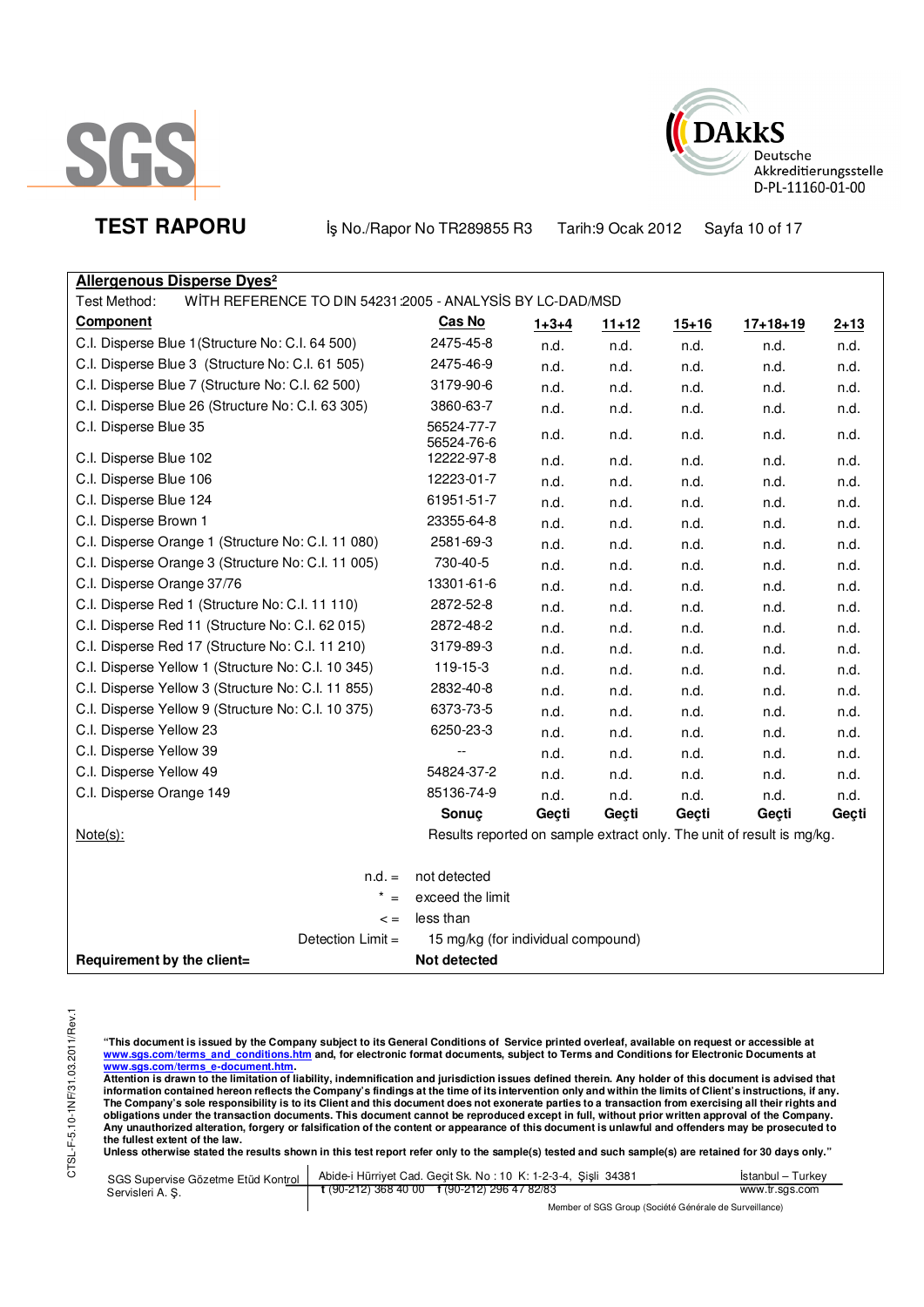



TEST RAPORU **By No./Rapor No TR289855 R3** Tarih:9 Ocak 2012 Sayfa 11 of 17

| <b>Allergenous Disperse Dyes<sup>2</sup></b> |                                                           |
|----------------------------------------------|-----------------------------------------------------------|
| Test Method:                                 | WITH REFERENCE TO DIN 54231:2005 - ANALYSIS BY LC-DAD/MSD |

| <b>I est ivietrica.</b><br>WITH NEFENEIVE TO DIN 34231.2003 - ANALTSIS DT LC-DAD/MSD |                                                                       |            |                |                |       |
|--------------------------------------------------------------------------------------|-----------------------------------------------------------------------|------------|----------------|----------------|-------|
| <b>Component</b>                                                                     | <u>Cas No</u>                                                         | $20+21+22$ | $23 + 24 + 25$ | $26 + 27 + 28$ | 29    |
| C.I. Disperse Blue 1 (Structure No: C.I. 64 500)                                     | 2475-45-8                                                             | n.d.       | n.d.           | n.d.           | n.d.  |
| C.I. Disperse Blue 3 (Structure No: C.I. 61 505)                                     | 2475-46-9                                                             | n.d.       | n.d.           | n.d.           | n.d.  |
| C.I. Disperse Blue 7 (Structure No: C.I. 62 500)                                     | 3179-90-6                                                             | n.d.       | n.d.           | n.d.           | n.d.  |
| C.I. Disperse Blue 26 (Structure No: C.I. 63 305)                                    | 3860-63-7                                                             | n.d.       | n.d.           | n.d.           | n.d.  |
| C.I. Disperse Blue 35                                                                | 56524-77-7<br>56524-76-6                                              | n.d.       | n.d.           | n.d.           | n.d.  |
| C.I. Disperse Blue 102                                                               | 12222-97-8                                                            | n.d.       | n.d.           | n.d.           | n.d.  |
| C.I. Disperse Blue 106                                                               | 12223-01-7                                                            | n.d.       | n.d.           | n.d.           | n.d.  |
| C.I. Disperse Blue 124                                                               | 61951-51-7                                                            | n.d.       | n.d.           | n.d.           | n.d.  |
| C.I. Disperse Brown 1                                                                | 23355-64-8                                                            | n.d.       | n.d.           | n.d.           | n.d.  |
| C.I. Disperse Orange 1 (Structure No: C.I. 11 080)                                   | 2581-69-3                                                             | n.d.       | n.d.           | n.d.           | n.d.  |
| C.I. Disperse Orange 3 (Structure No: C.I. 11 005)                                   | 730-40-5                                                              | n.d.       | n.d.           | n.d.           | n.d.  |
| C.I. Disperse Orange 37/76                                                           | 13301-61-6                                                            | n.d.       | n.d.           | n.d.           | n.d.  |
| C.I. Disperse Red 1 (Structure No: C.I. 11 110)                                      | 2872-52-8                                                             | n.d.       | n.d.           | n.d.           | n.d.  |
| C.I. Disperse Red 11 (Structure No: C.I. 62 015)                                     | 2872-48-2                                                             | n.d.       | n.d.           | n.d.           | n.d.  |
| C.I. Disperse Red 17 (Structure No: C.I. 11 210)                                     | 3179-89-3                                                             | n.d.       | n.d.           | n.d.           | n.d.  |
| C.I. Disperse Yellow 1 (Structure No: C.I. 10 345)                                   | 119-15-3                                                              | n.d.       | n.d.           | n.d.           | n.d.  |
| C.I. Disperse Yellow 3 (Structure No: C.I. 11 855)                                   | 2832-40-8                                                             | n.d.       | n.d.           | n.d.           | n.d.  |
| C.I. Disperse Yellow 9 (Structure No: C.I. 10 375)                                   | 6373-73-5                                                             | n.d.       | n.d.           | n.d.           | n.d.  |
| C.I. Disperse Yellow 23                                                              | 6250-23-3                                                             | n.d.       | n.d.           | n.d.           | n.d.  |
| C.I. Disperse Yellow 39                                                              | --                                                                    | n.d.       | n.d.           | n.d.           | n.d.  |
| C.I. Disperse Yellow 49                                                              | 54824-37-2                                                            | n.d.       | n.d.           | n.d.           | n.d.  |
| C.I. Disperse Orange 149                                                             | 85136-74-9                                                            | n.d.       | n.d.           | n.d.           | n.d.  |
|                                                                                      | Sonuç                                                                 | Geçti      | Geçti          | Geçti          | Geçti |
| $Note(s)$ :                                                                          | Results reported on sample extract only. The unit of result is mg/kg. |            |                |                |       |
| $n.d. =$                                                                             | not detected                                                          |            |                |                |       |
| $* =$                                                                                | exceed the limit                                                      |            |                |                |       |
| $\lt$ =                                                                              | less than                                                             |            |                |                |       |
| Detection Limit =                                                                    | 15 mg/kg (for individual compound)                                    |            |                |                |       |
| Requirement by the client=                                                           | Not detected                                                          |            |                |                |       |

"This document is issued by the Company subject to its General Conditions of Service printed overleaf, available on request or accessible at<br>www.sgs.com/terms\_and\_conditions.htm\_and, for electronic format documents, subjec

<u>www.sgs.com/terms\_e-document.htm.</u><br>Attention is drawn to the limitation of liability, indemnification and jurisdiction issues defined therein. Any holder of this document is advised that<br>information contained hereon refle obligations under the transaction documents. This document cannot be reproduced except in full, without prior written approval of the Company.<br>Any unauthorized alteration, forgery or falsification of the content or appeara

Unless otherwise stated the results shown in this test report refer only to the sample(s) tested and such sample(s) are retained for 30 days only."

| SGS Supervise Gözetme Etüd Kontrol | Abide-i Hürriyet Cad. Geçit Sk. No: 10 K: 1-2-3-4, Şişli 34381 | Istanbul – Turkev |
|------------------------------------|----------------------------------------------------------------|-------------------|
| Servisleri A.S.                    | t (90-212) 368 40 00 f (90-212) 296 47 82/83                   | www.tr.sgs.com    |
|                                    | $111100000101100111011$                                        |                   |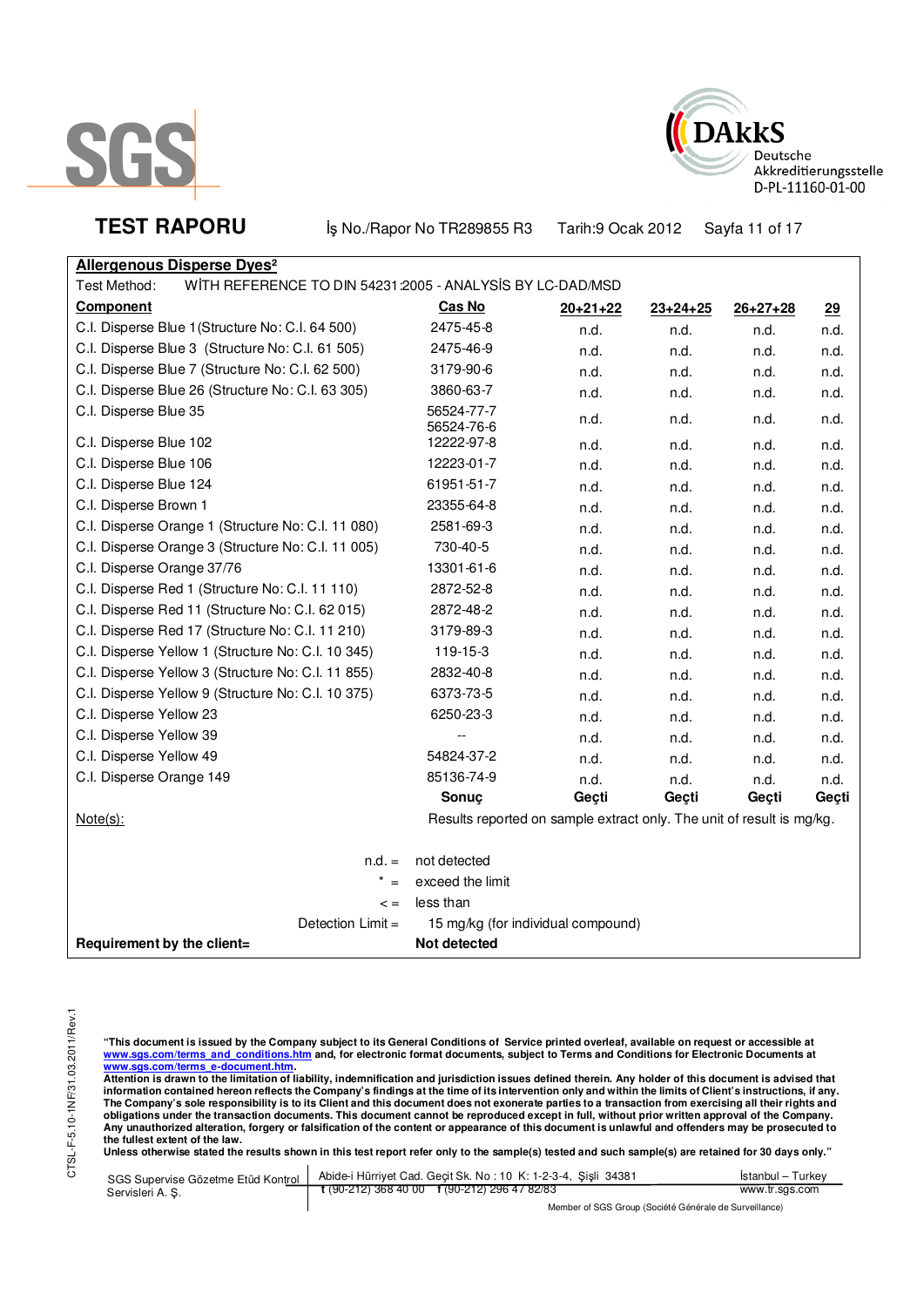



**TEST RAPORU** iş No./Rapor No TR289855 R3 Tarih:9 Ocak 2012 Sayfa 12 of 17

| <b>Allergenous Disperse Dyes<sup>2</sup></b>                              |                          |                                    |                                                                       |
|---------------------------------------------------------------------------|--------------------------|------------------------------------|-----------------------------------------------------------------------|
| WITH REFERENCE TO DIN 54231:2005 - ANALYSIS BY LC-DAD/MSD<br>Test Method: |                          |                                    |                                                                       |
| <b>Component</b>                                                          | <b>Cas No</b>            | $5 + 6 + 7$                        | $8 + 9 + 10$                                                          |
| C.I. Disperse Blue 1 (Structure No: C.I. 64 500)                          | 2475-45-8                | n.d.                               | n.d.                                                                  |
| C.I. Disperse Blue 3 (Structure No: C.I. 61 505)                          | 2475-46-9                | n.d.                               | n.d.                                                                  |
| C.I. Disperse Blue 7 (Structure No: C.I. 62 500)                          | 3179-90-6                | n.d.                               | n.d.                                                                  |
| C.I. Disperse Blue 26 (Structure No: C.I. 63 305)                         | 3860-63-7                | n.d.                               | n.d.                                                                  |
| C.I. Disperse Blue 35                                                     | 56524-77-7<br>56524-76-6 | n.d.                               | n.d.                                                                  |
| C.I. Disperse Blue 102                                                    | 12222-97-8               | n.d.                               | n.d.                                                                  |
| C.I. Disperse Blue 106                                                    | 12223-01-7               | n.d.                               | n.d.                                                                  |
| C.I. Disperse Blue 124                                                    | 61951-51-7               | n.d.                               | n.d.                                                                  |
| C.I. Disperse Brown 1                                                     | 23355-64-8               | n.d.                               | n.d.                                                                  |
| C.I. Disperse Orange 1 (Structure No: C.I. 11 080)                        | 2581-69-3                | n.d.                               | n.d.                                                                  |
| C.I. Disperse Orange 3 (Structure No: C.I. 11 005)                        | 730-40-5                 | n.d.                               | n.d.                                                                  |
| C.I. Disperse Orange 37/76                                                | 13301-61-6               | n.d.                               | n.d.                                                                  |
| C.I. Disperse Red 1 (Structure No: C.I. 11 110)                           | 2872-52-8                | n.d.                               | n.d.                                                                  |
| C.I. Disperse Red 11 (Structure No: C.I. 62 015)                          | 2872-48-2                | n.d.                               | n.d.                                                                  |
| C.I. Disperse Red 17 (Structure No: C.I. 11 210)                          | 3179-89-3                | n.d.                               | n.d.                                                                  |
| C.I. Disperse Yellow 1 (Structure No: C.I. 10 345)                        | 119-15-3                 | n.d.                               | n.d.                                                                  |
| C.I. Disperse Yellow 3 (Structure No: C.I. 11 855)                        | 2832-40-8                | n.d.                               | n.d.                                                                  |
| C.I. Disperse Yellow 9 (Structure No: C.I. 10 375)                        | 6373-73-5                | n.d.                               | n.d.                                                                  |
| C.I. Disperse Yellow 23                                                   | 6250-23-3                | n.d.                               | n.d.                                                                  |
| C.I. Disperse Yellow 39                                                   |                          | n.d.                               | n.d.                                                                  |
| C.I. Disperse Yellow 49                                                   | 54824-37-2               | n.d.                               | n.d.                                                                  |
| C.I. Disperse Orange 149                                                  | 85136-74-9               | n.d.                               | n.d.                                                                  |
|                                                                           | Sonuç                    | Geçti                              | Geçti                                                                 |
| $Note(s)$ :                                                               |                          |                                    | Results reported on sample extract only. The unit of result is mg/kg. |
| $n.d. =$                                                                  | not detected             |                                    |                                                                       |
|                                                                           | exceed the limit         |                                    |                                                                       |
| $\lt$ =                                                                   | less than                |                                    |                                                                       |
| Detection Limit =                                                         |                          | 15 mg/kg (for individual compound) |                                                                       |
| Requirement by the client=                                                | Not detected             |                                    |                                                                       |

"This document is issued by the Company subject to its General Conditions of Service printed overleaf, available on request or accessible at<br>www.sgs.com/terms\_and\_conditions.htm\_and, for electronic format documents, subjec

<mark>www.sgs.com/terms\_e-document.htm.</mark><br>Attention is drawn to the limitation of liability, indemnification and jurisdiction issues defined therein. Any holder of this document is advised that information contained hereon reflects the Company's findings at the time of its intervention only and within the limits of Client's instructions, if any.<br>The Company's sole responsibility is to its Client and this document obligations under the transaction documents. This document cannot be reproduced except in full, without prior written approval of the Company.<br>Any unauthorized alteration, forgery or falsification of the content or appeara

**Unless otherwise stated the results shown in this test report refer only to the sample(s) tested and such sample(s) are retained for 30 days only."** 

| SGS Supervise Gözetme Etüd Kontrol | Abide-i Hürriyet Cad. Geçit Sk. No : 10 K: 1-2-3-4, Şişli 34381 | <b>Istanbul</b> – Turkey |
|------------------------------------|-----------------------------------------------------------------|--------------------------|
| Servisleri A. S.                   | $\frac{1}{2}$ (90-212) 368 40 00 f (90-212) 296 47 82/83        | www.tr.sgs.com           |
|                                    | Mambau of POP Ourine (Partitit O tatuala de Pinizillanea)       |                          |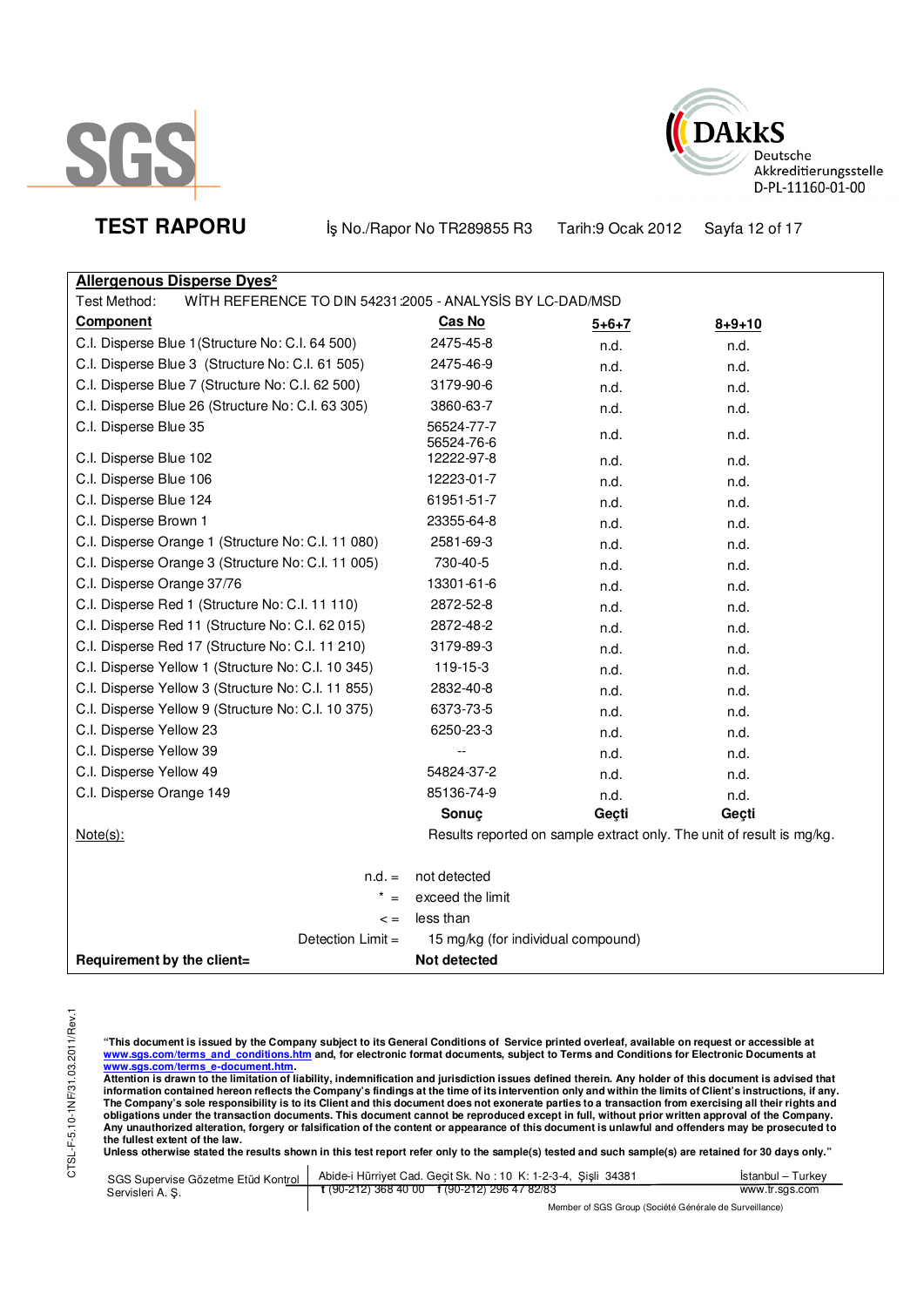



**TEST RAPORU By No./Rapor No TR289855 R3** Tarih:9 Ocak 2012 Sayfa 13 of 17

| <b>Migration of Certain Elements<sup>2</sup></b> |                  |           |           |                                                                                                   |          |
|--------------------------------------------------|------------------|-----------|-----------|---------------------------------------------------------------------------------------------------|----------|
| Test Method:                                     |                  |           |           | WITH REFERENCE TO BS EN 71-3:1995 BS 5665-3:1995 - ANALYSED BY ICP-OES/MS                         |          |
| <b>Component</b>                                 | $1 + 3 + 4$      | $11 + 12$ | $15 + 16$ | $17 + 18 + 19$                                                                                    | $2 + 13$ |
| Antimony (Sb)                                    | n.d.             | n.d.      | n.d.      | n.d.                                                                                              | n.d.     |
| Arsenic (As)                                     | n.d.             | n.d.      | n.d.      | n.d.                                                                                              | n.d.     |
| Cadmium (Cd)                                     | n.d.             | n.d.      | n.d.      | n.d.                                                                                              | n.d.     |
| Chromium (Cr)                                    | n.d.             | n.d.      | n.d.      | n.d.                                                                                              | n.d.     |
| Lead (Pb)                                        | n.d.             | n.d.      | n.d.      | n.d.                                                                                              | n.d.     |
| Mercury (Hg)                                     | n.d.             | n.d.      | n.d.      | n.d.                                                                                              | n.d.     |
| Barium (Ba)                                      | n.d.             | n.d.      | n.d.      | 28,3 mg/kg                                                                                        | n.d.     |
| Selenium (Se)                                    | n.d.             | n.d.      | n.d.      | n.d.                                                                                              | n.d.     |
| <b>Sonuc</b>                                     | Geçti            | Geçti     | Geçti     | Geçti                                                                                             | Geçti    |
| $Note(s)$ :                                      |                  |           |           |                                                                                                   |          |
| $n.d. =$                                         | not detected     |           |           |                                                                                                   |          |
| $\star$                                          | exceed the limit |           |           |                                                                                                   |          |
| $\lt$ =                                          | less than        |           |           |                                                                                                   |          |
| Detection Limit =                                | $10$ mg/kg       |           |           | Sb: 5 mg/kg, As: 2,5 mg/kg, Ba: 10 mg/kg, Cd: 5 mg/kg, Cr: 5 mg/kg, Pb: 5 mg/kg, Hg: 5 mg/kg, Se: |          |
| Requirement by the client=                       | Arsenic (As)     |           |           | $25 \,\mathrm{mg/kg}$                                                                             |          |
|                                                  | Cadmium (Cd)     |           |           | 75 mg/kg                                                                                          |          |
|                                                  | Antimony (Sb)    |           |           | 60 mg/kg                                                                                          |          |
|                                                  | Mercury (Hg)     |           |           | 60 mg/kg                                                                                          |          |
|                                                  | Barium(Ba)       |           |           | 1000 mg/kg                                                                                        |          |
|                                                  | Selenium (Se)    |           |           | 500 mg/kg                                                                                         |          |
|                                                  | Lead(Pb)         |           |           | 90 mg/kg                                                                                          |          |
|                                                  | Chromium(Cr)     |           |           | 60 mg/kg                                                                                          |          |
|                                                  |                  |           |           |                                                                                                   |          |

"This document is issued by the Company subject to its General Conditions of Service printed overleaf, available on request or accessible at<br>www.sgs.com/terms\_and\_conditions.htm\_and, for electronic format documents, subjec

<u>www.sgs.com/terms\_e-document.htm.</u><br>Attention is drawn to the limitation of liability, indemnification and jurisdiction issues defined therein. Any holder of this document is advised that<br>information contained hereon refle obligations under the transaction documents. This document cannot be reproduced except in full, without prior written approval of the Company.<br>Any unauthorized alteration, forgery or falsification of the content or appeara

**Unless otherwise stated the results shown in this test report refer only to the sample(s) tested and such sample(s) are retained for 30 days only."** 

| SGS Supervise Gözetme Etüd Kontrol | Abide-i Hürriyet Cad. Gecit Sk. No: 10 K: 1-2-3-4, Sisli 34381       | Istanbul – Turkev |
|------------------------------------|----------------------------------------------------------------------|-------------------|
| Servisleri A. S.                   | $\frac{1}{2}$ (90-212) 368 40 00 $\frac{1}{2}$ (90-212) 296 47 82/83 | www.tr.sgs.com    |
|                                    | Member of SGS Group (Société Générale de Surveillance)               |                   |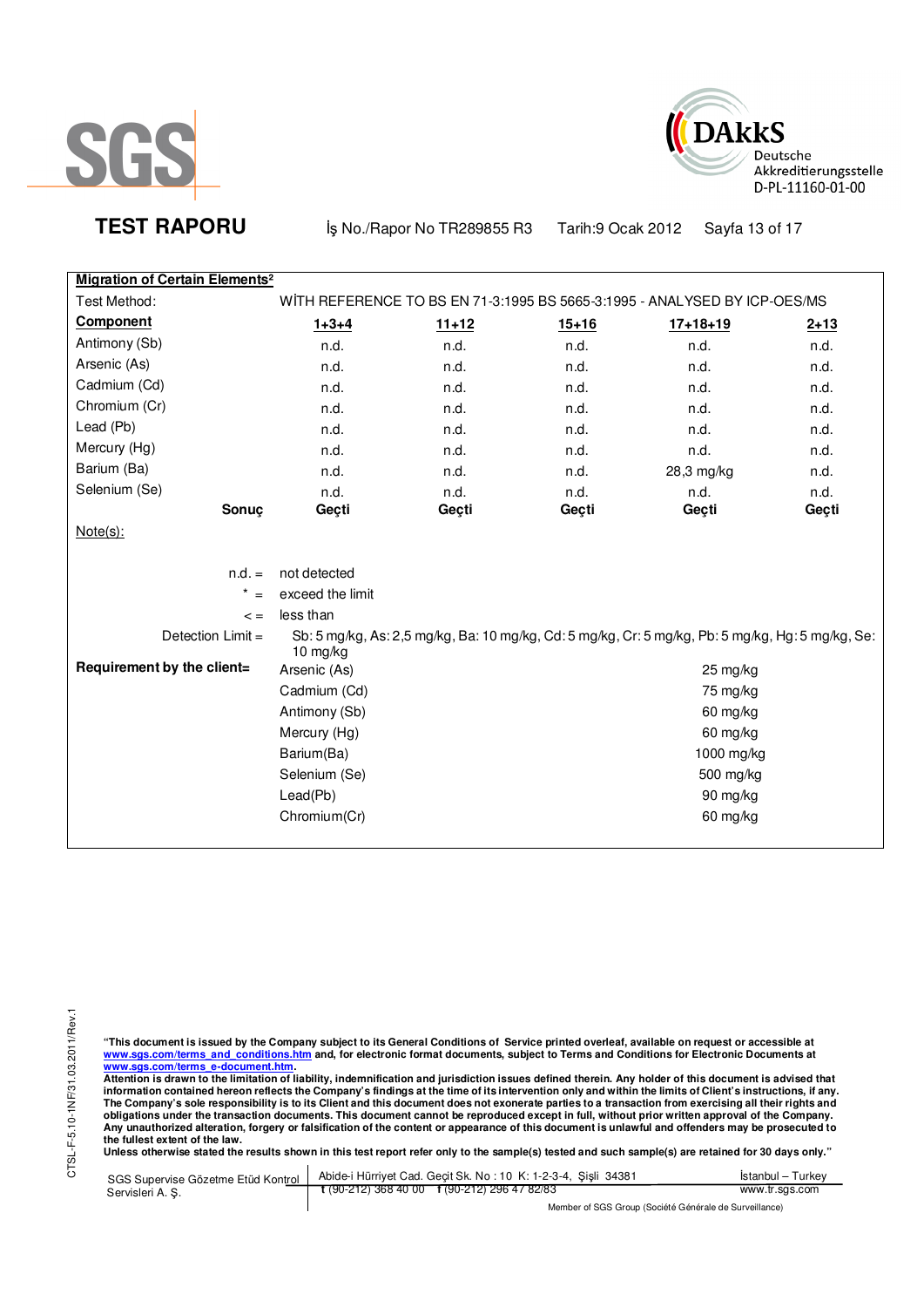



**TEST RAPORU By No./Rapor No TR289855 R3** Tarih:9 Ocak 2012 Sayfa 14 of 17

# **Migration of Certain Elements<sup>2</sup>**

| WITH REFERENCE TO BS EN 71-3:1995 BS 5665-3:1995 - ANALYSED BY ICP-OES/MS<br>Test Method: |                  |                |                |                                                                                                   |  |
|-------------------------------------------------------------------------------------------|------------------|----------------|----------------|---------------------------------------------------------------------------------------------------|--|
| <b>Component</b>                                                                          |                  |                |                |                                                                                                   |  |
|                                                                                           | $20+21+22$       | $23 + 24 + 25$ | $26 + 27 + 28$ | 29                                                                                                |  |
| Antimony (Sb)                                                                             | n.d.             | n.d.           | n.d.           | n.d.                                                                                              |  |
| Arsenic (As)                                                                              | n.d.             | n.d.           | n.d.           | n.d.                                                                                              |  |
| Cadmium (Cd)                                                                              | n.d.             | n.d.           | n.d.           | n.d.                                                                                              |  |
| Chromium (Cr)                                                                             | n.d.             | n.d.           | n.d.           | n.d.                                                                                              |  |
| Lead (Pb)                                                                                 | n.d.             | n.d.           | n.d.           | n.d.                                                                                              |  |
| Mercury (Hg)                                                                              | n.d.             | n.d.           | n.d.           | n.d.                                                                                              |  |
| Barium (Ba)                                                                               | 44,3 mg/kg       | 12,6 mg/kg     | 21,8 mg/kg     | 12,1 mg/kg                                                                                        |  |
| Selenium (Se)                                                                             | n.d.             | n.d.           | n.d.           | n.d.                                                                                              |  |
| Sonuc                                                                                     | Geçti            | Geçti          | Geçti          | Geçti                                                                                             |  |
| $Note(s)$ :                                                                               |                  |                |                |                                                                                                   |  |
| $n.d. =$                                                                                  | not detected     |                |                |                                                                                                   |  |
| $^\star$<br>$=$                                                                           | exceed the limit |                |                |                                                                                                   |  |
|                                                                                           | less than        |                |                |                                                                                                   |  |
| $\lt$ =                                                                                   |                  |                |                |                                                                                                   |  |
| Detection Limit =                                                                         | 10 $mg/kg$       |                |                | Sb: 5 mg/kg, As: 2,5 mg/kg, Ba: 10 mg/kg, Cd: 5 mg/kg, Cr: 5 mg/kg, Pb: 5 mg/kg, Hg: 5 mg/kg, Se: |  |
| Requirement by the client=                                                                | Arsenic (As)     |                |                | 25 mg/kg                                                                                          |  |
|                                                                                           | Cadmium (Cd)     |                |                | 75 mg/kg                                                                                          |  |
|                                                                                           | Antimony (Sb)    |                |                | 60 mg/kg                                                                                          |  |
|                                                                                           | Mercury (Hg)     |                |                | 60 mg/kg                                                                                          |  |
|                                                                                           | Barium(Ba)       |                |                | 1000 mg/kg                                                                                        |  |
|                                                                                           | Selenium (Se)    |                |                | 500 mg/kg                                                                                         |  |
|                                                                                           | Lead(Pb)         |                |                | 90 mg/kg                                                                                          |  |
|                                                                                           |                  |                |                |                                                                                                   |  |
|                                                                                           | Chromium(Cr)     |                |                | 60 mg/kg                                                                                          |  |
|                                                                                           |                  |                |                |                                                                                                   |  |

"This document is issued by the Company subject to its General Conditions of Service printed overleaf, available on request or accessible at<br>www.sgs.com/terms\_and\_conditions.htm\_and, for electronic format documents, subjec

<u>www.sgs.com/terms\_e-document.htm.</u><br>Attention is drawn to the limitation of liability, indemnification and jurisdiction issues defined therein. Any holder of this document is advised that<br>information contained hereon refle obligations under the transaction documents. This document cannot be reproduced except in full, without prior written approval of the Company.<br>Any unauthorized alteration, forgery or falsification of the content or appeara

**Unless otherwise stated the results shown in this test report refer only to the sample(s) tested and such sample(s) are retained for 30 days only."** 

| SGS Supervise Gözetme Etüd Kontrol | Abide-i Hürriyet Cad. Gecit Sk. No: 10 K: 1-2-3-4, Sisli 34381 | Istanbul – Turkev |  |
|------------------------------------|----------------------------------------------------------------|-------------------|--|
| Servisleri A. S.                   | $\frac{1}{2}$ (90-212) 368 40 00 f (90-212) 296 47 82/83       | www.tr.sgs.com    |  |
|                                    | Member of SGS Group (Société Générale de Surveillance)         |                   |  |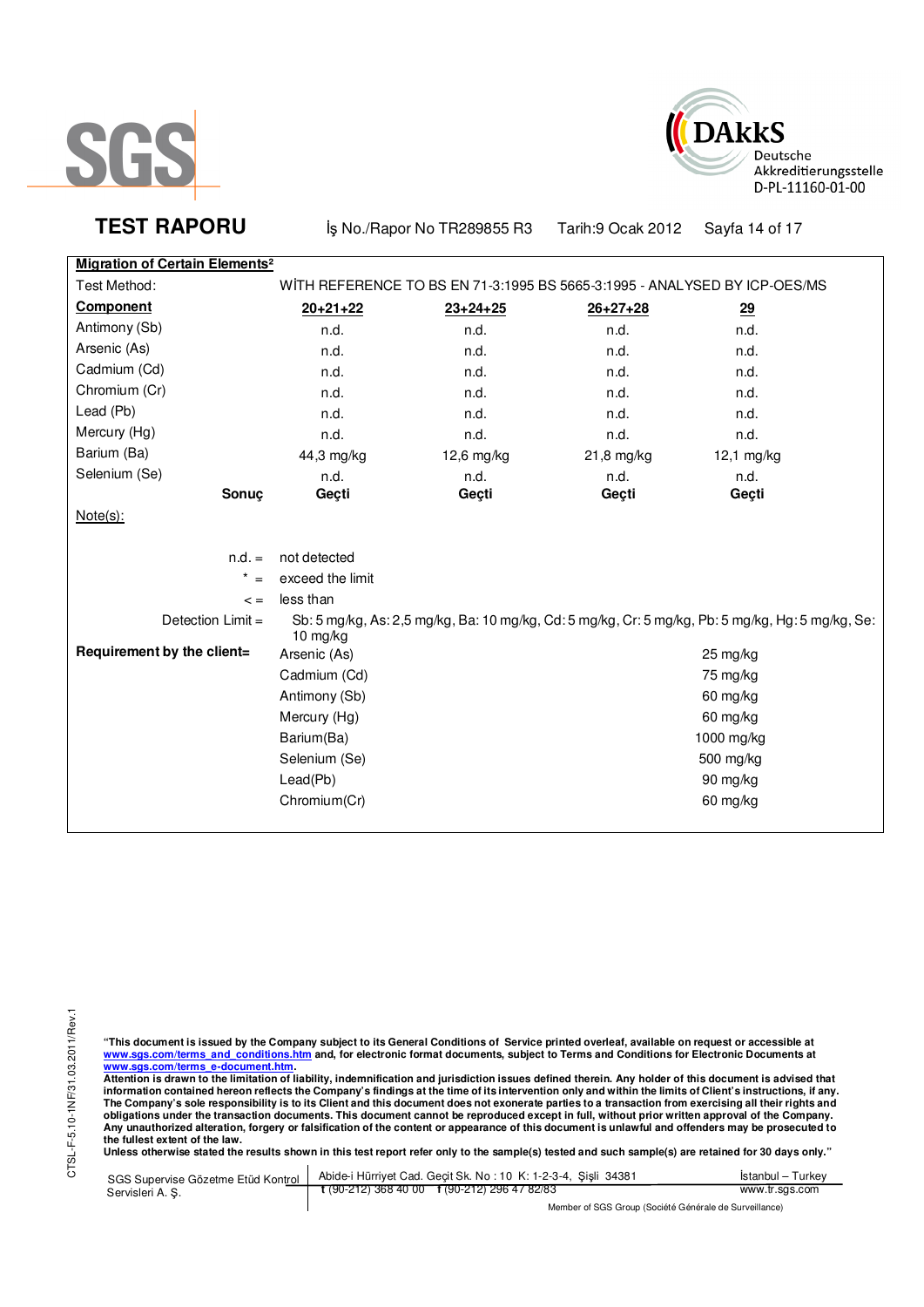



**TEST RAPORU b** iş No./Rapor No TR289855 R3 Tarih:9 Ocak 2012 Sayfa 15 of 17

|  |  | Migration of Certain Elements <sup>2</sup> |
|--|--|--------------------------------------------|

| Test Method:               | WITH REFERENCE TO BS EN 71-3:1995 BS 5665-3:1995 - ANALYSED BY ICP-OES/MS |                                                                                                   |  |
|----------------------------|---------------------------------------------------------------------------|---------------------------------------------------------------------------------------------------|--|
| <b>Component</b>           | $5 + 6 + 7$                                                               | $8 + 9 + 10$                                                                                      |  |
| Antimony (Sb)              | n.d.                                                                      | n.d.                                                                                              |  |
| Arsenic (As)               | n.d.                                                                      | n.d.                                                                                              |  |
| Cadmium (Cd)               | n.d.                                                                      | n.d.                                                                                              |  |
| Chromium (Cr)              | n.d.                                                                      | n.d.                                                                                              |  |
| Lead (Pb)                  | n.d.                                                                      | n.d.                                                                                              |  |
| Mercury (Hg)               | n.d.                                                                      | n.d.                                                                                              |  |
| Barium (Ba)                | n.d.                                                                      | n.d.                                                                                              |  |
| Selenium (Se)              | n.d.                                                                      | n.d.                                                                                              |  |
| Sonuç                      | Geçti                                                                     | Geçti                                                                                             |  |
| $Note(s)$ :                |                                                                           |                                                                                                   |  |
|                            |                                                                           |                                                                                                   |  |
| $n.d. =$                   | not detected                                                              |                                                                                                   |  |
| $^\star$<br>$=$            | exceed the limit                                                          |                                                                                                   |  |
| $\lt$ =                    | less than                                                                 |                                                                                                   |  |
| Detection Limit =          | 10 mg/kg                                                                  | Sb: 5 mg/kg, As: 2,5 mg/kg, Ba: 10 mg/kg, Cd: 5 mg/kg, Cr: 5 mg/kg, Pb: 5 mg/kg, Hg: 5 mg/kg, Se: |  |
| Requirement by the client= | Arsenic (As)                                                              | $25 \,\mathrm{mg/kg}$                                                                             |  |
|                            | Cadmium (Cd)                                                              | 75 mg/kg                                                                                          |  |
|                            | Antimony (Sb)                                                             | 60 mg/kg                                                                                          |  |
|                            | Mercury (Hg)                                                              | 60 mg/kg                                                                                          |  |
|                            | Barium(Ba)                                                                | 1000 mg/kg                                                                                        |  |
|                            | Selenium (Se)                                                             | 500 mg/kg                                                                                         |  |
|                            | Lead(Pb)                                                                  | $90$ mg/kg                                                                                        |  |
|                            | Chromium(Cr)                                                              | 60 mg/kg                                                                                          |  |
|                            |                                                                           |                                                                                                   |  |

"This document is issued by the Company subject to its General Conditions of Service printed overleaf, available on request or accessible at<br>www.sgs.com/terms\_and\_conditions.htm\_and, for electronic format documents, subjec

<u>www.sgs.com/terms\_e-document.htm.</u><br>Attention is drawn to the limitation of liability, indemnification and jurisdiction issues defined therein. Any holder of this document is advised that<br>information contained hereon refle obligations under the transaction documents. This document cannot be reproduced except in full, without prior written approval of the Company.<br>Any unauthorized alteration, forgery or falsification of the content or appeara

**Unless otherwise stated the results shown in this test report refer only to the sample(s) tested and such sample(s) are retained for 30 days only."** 

| SGS Supervise Gözetme Etüd Kontrol | Abide-i Hürriyet Cad. Gecit Sk. No: 10 K: 1-2-3-4, Sisli 34381 | Istanbul – Turkev |  |
|------------------------------------|----------------------------------------------------------------|-------------------|--|
| Servisleri A. S.                   | $\frac{1}{2}$ (90-212) 368 40 00 f (90-212) 296 47 82/83       | www.tr.sgs.com    |  |
|                                    | Member of SGS Group (Société Générale de Surveillance)         |                   |  |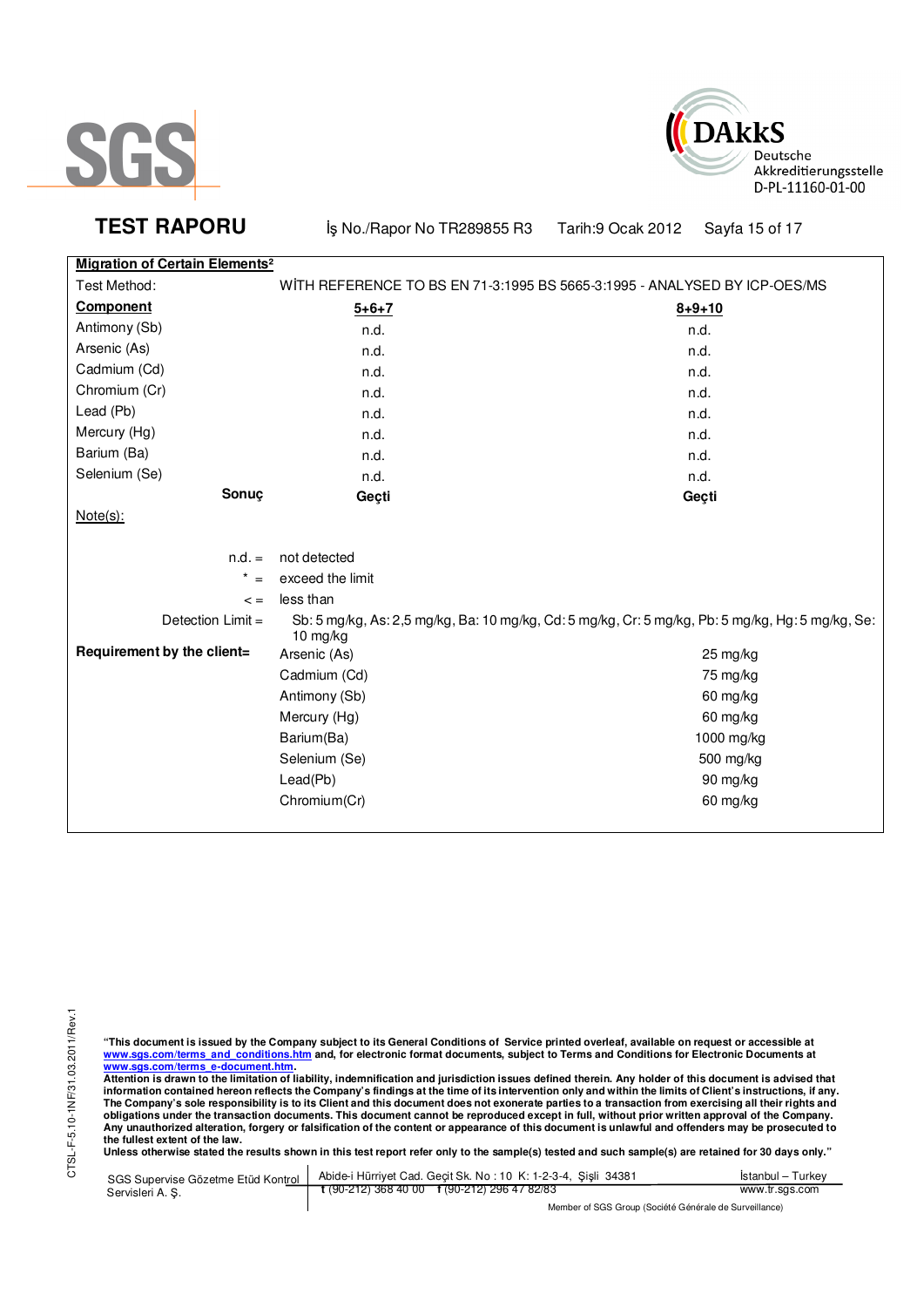





CTSL-F-5.10-1NF/31.03.2011/Rev.1 CTSL-F-5.10-1NF/31.03.2011/Rev.1

"This document is issued by the Company subject to its General Conditions of Service printed overleaf, available on request or accessible at<br>www.sgs.com/terms\_and\_conditions.htm\_and, for electronic format documents, subjec <mark>www.sgs.com/terms\_e-document.htm.</mark><br>Attention is drawn to the limitation of liability, indemnification and jurisdiction issues defined therein. Any holder of this document is advised that

information contained hereon reflects the Company's findings at the time of its intervention only and within the limits of Client's instructions, if any.<br>The Company's sole responsibility is to its Client and this document obligations under the transaction documents. This document cannot be reproduced except in full, without prior written approval of the Company.<br>Any unauthorized alteration, forgery or falsification of the content or appeara

**Unless otherwise stated the results shown in this test report refer only to the sample(s) tested and such sample(s) are retained for 30 days only."** 

SGS Supervise Gözetme Etüd Kontrol Servisleri A. Ş. Abide-i Hürriyet Cad. Geçit Sk. No : 10 K: 1-2-3-4, Şişli 34381 **t** (90-212) 368 40 00 **f** (90-212) 296 47 82/83 İstanbul – Turkey www.tr.sgs.com